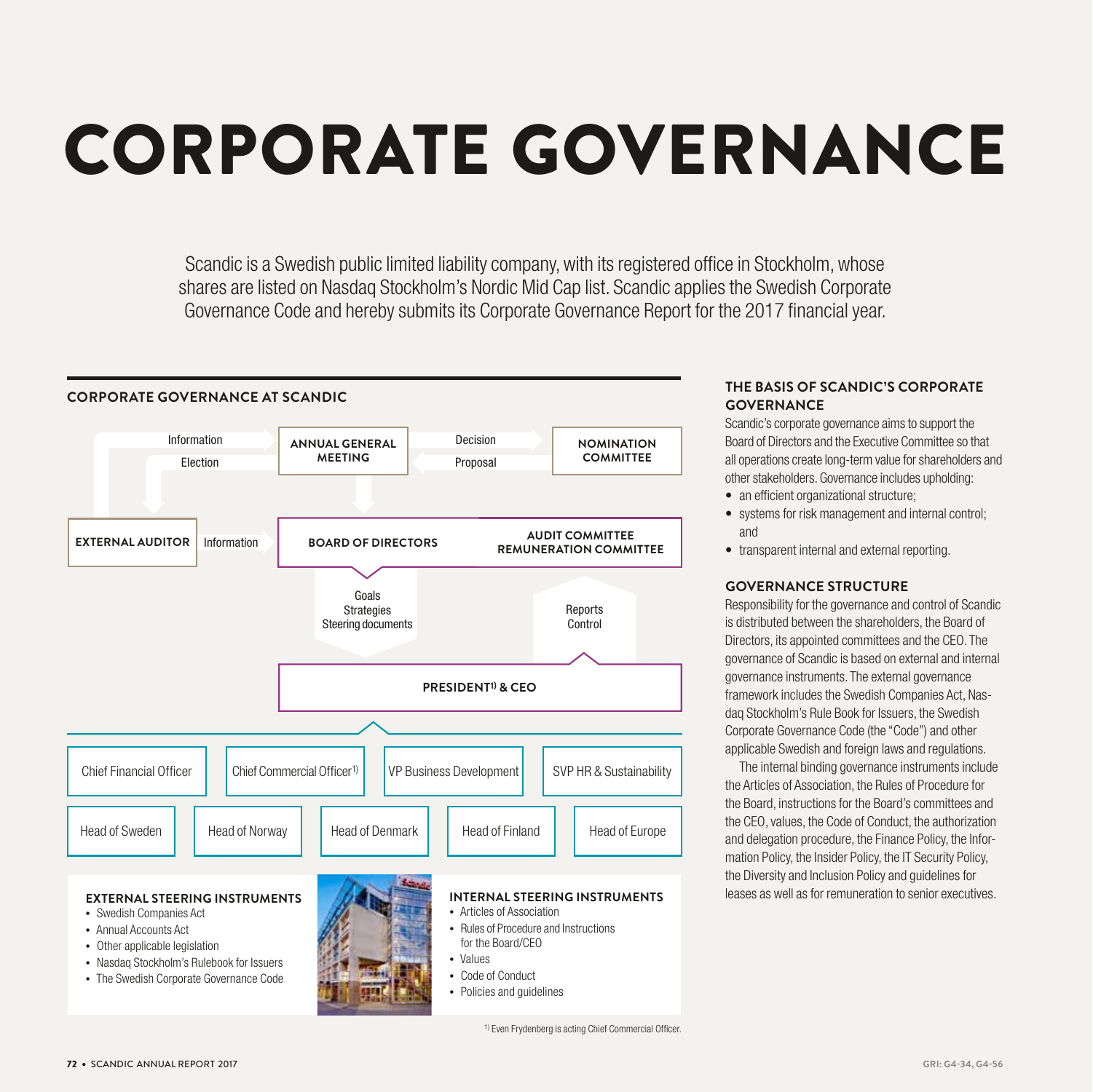# **DEVIATIONS FROM THE CODE**

Scandic complies with the Swedish Corporate Governance Code with the following exception:

• Rule 9.7: Incentive programs – In order to adapt the vesting period for potential future share-related incentive programs, the vesting period in the Long-Term Incentive Program implemented in December 2015 is approximately 2.4 years and accordingly, it does not meet the requirement that the vesting period to the date for the acquisition of shares be no less than three years.

# **SIGNIFICANT EVENTS IN 2017**

During 2017, a new President & CEO was appointed. The Chief Commercial Officer left the Company and responsibility for the commercial organization was taken over until further notice by the Group's Chief Executive Officer. The Board of Directors appointed a new deputy chairman during the year. The Annual General Meeting approved the Board's proposal to adopt a Long-Term Incentive Program for a maximum of 50 senior executives and key employees in the Scandic Group.

# **SHARE AND SHAREHOLDERS**

The Scandic share has been listed on Nasdaq Stockholm's Nordic Mid Cap list since December 2, 2015. At year-end 2017, the share capital of Scandic was 25.7 MSEK divided into 102,985,075 shares with all shares conferring equal voting rights, an equal share of assets and earnings and an equal share of any dividends. Of the total share capital, 52.3 percent was held by Swedish investors and 47.7 percent by foreign investors. The ten largest shareholders represented 50.4 percent of the share capital and votes in the Company. During the year, the previous largest shareholder, Sunstorm Holding AB, sold holdings corresponding to 20.4 percent of the share capital and votes in the Company to Stena Sessan AB and Rolf Lundström, through Novobis and privately. At year-end, Rolf Lundström, through Novobis and privately, was the largest shareholder with 16.3 percent of the share capital and votes. At year-end, Stena Sessan's shareholding totaled 14.6 percent of the Company's share capital and votes.

# **SHAREHOLDERS' INFLUENCE THROUGH THE GENERAL MEETING**

The shareholders exercise influence at the general meeting, which is Scandic's highest decision-making body. The general meeting adopts the Articles of Association and at the Annual General Meeting, which is the regular general meeting held annually, the shareholders elect the Board members, the Chairman of the Board and the auditor, and determine their fees. The Annual General Meeting further adopts the income statement and the balance sheet and decides on the appropriation of profits and whether to discharge the Board members and the CEO from liability to the Company. The Annual General Meeting also appoints the Nomination Committee, determines their work and adopts principles of remuneration and terms of employment for the CEO and other senior executives. Scandic's Annual General Meeting is held annually in Stockholm before the end of June. Extraordinary general meetings may be held as and when needed.

# **2017 ANNUAL GENERAL MEETING**

At the Annual General Meeting held on 10 May 2017 in Stockholm, resolutions were passed on the following:

- Adoption of the income statement and balance sheet for 2016.
- Decision in accordance with the Board of Directors' proposal that a dividend of 3.15 SEK per share for the 2016 financial year be paid and that the rest of the free equity be carried forward.
- Discharge of the Board of Directors and the CEO from liability to the Company.
- Vagn Sørensen, Per G. Braathen, Grant Hearn, Lottie Knutson, Eva Moen Adolfsson, Fredrik Wirdenius, Ingalill Berglund and Christoffer Lundström were re-elected as Board members.Martin Svalstedt was elected as a new member. Vagn Sørensen was re-elected as Chairman of the Board.
- PricewaterhouseCoopers was reappointed as auditor, with Magnus Brändström as the auditor-in-charge for the period until the end of the 2018 Annual General Meeting.
- Remuneration to the Board of Directors and the auditor.
- Adoption of guidelines for remuneration to senior executives in accordance with the proposal of the Board.
- Adoption of the Long-Term Incentive Program and hedging measures for the program in accordance with the proposal of the Board.

# **2018 ANNUAL GENERAL MEETING**

Scandic's 2018 Annual General Meeting will be held on April 26, 2018 in Stockholm. For more information, see page 128.

# **NOMINATION COMMITTEE**

The Nomination Committee represents the Company's shareholders and is tasked with preparing proposals for the Annual General Meeting regarding the election of the Chairman of the Annual General Meeting, Board members, the Chairman of the Board and the auditor, as well as proposals for fees to the Board of Directors, fees to the auditors and, to the extent it is considered required, proposed changes to the instructions to the Nomination Committee. The Nomination Committee has adopted the guidelines stipulated in section 4.1 of the Code as the diversity policy as regards the composition of the Board of Directors. Proposals should be justified to reflect the requirement that the Board have a composition that is appropriate based on the Company's needs, characterized by versatility and breadth. The Nomination Committee strives to meet the Code's requirements for an even gender distribution and diversity mainly with regard to age, nationality and skills.

The Company shall have a Nomination Committee consisting of the Chairman of the Board and a representative of each of the three largest shareholders, based on shareholder statistics from Euroclear Sweden AB, as at the last banking day in August every year. The Nomination Committee's term of office shall run until a new Nomination Committee has been appointed.

Unless otherwise agreed by the members of the Nomination Committee, the Chairman of the Nomination Committee shall be the member who represents the largest share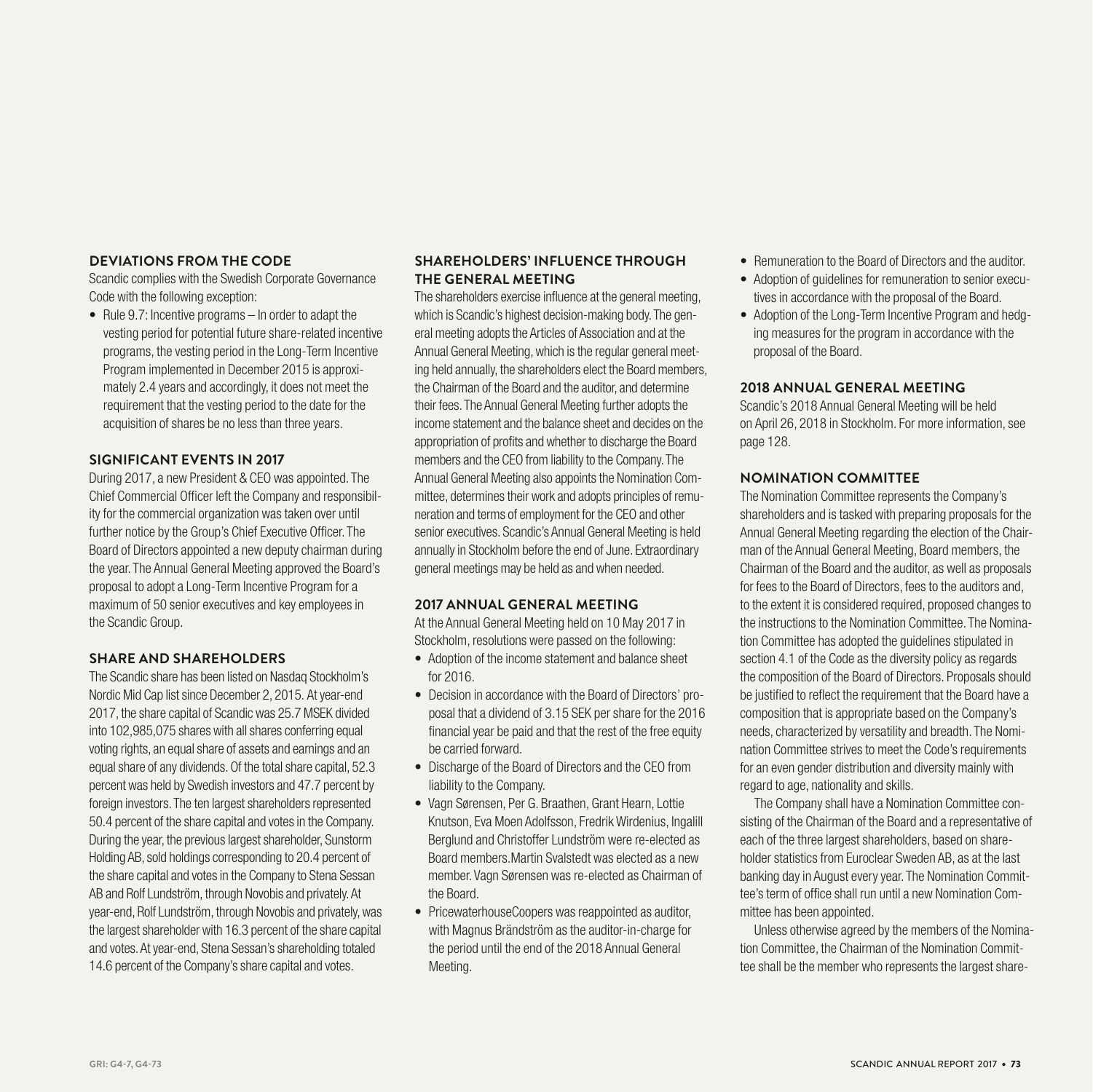holders based on the number of votes. If a shareholder should cease to be one of the three largest shareholders by number of votes during the Nomination Committee's term of office, the representative appointed by the shareholder in question shall resign, and the shareholder who has become one of the three largest shareholders by number of votes shall appoint a representative. Such a change is not necessary if the change in votes is marginal or if the change occurs later than three months prior to the Annual General Meeting, unless there are special reasons for it.

The names of the three shareholder representatives and the names of the shareholders represented by them shall be announced no later than six months prior to the Annual General Meeting.

# The Nomination Committee for the 2018 Annual General Meeting

The Nomination Committee for the 2018 Annual General Meeting consists of four members and in addition to the Chairman of the Board of Directors includes representatives from the three largest shareholders. The work of the Nomination Committee was led by Joel Lindeman of Novobis AB. The composition of the Nomination Committee was published in a press release on October 11, 2017.

| <b>Nomination Committee</b> | Representing          | % of the number of votes<br>as at 31 Dec 2017 |
|-----------------------------|-----------------------|-----------------------------------------------|
| Vagn Sørensen               |                       |                                               |
| Joel Lindeman               | Novobis AB            |                                               |
| Johan Wester                | Stena Sessan AB       |                                               |
| Staffan Ringwall            | Handelsbankens Fonder |                                               |

In the work on nominations for the 2018 Annual General Meeting, the Nomination Committee assessed the size and composition of the current Board of Directors as well as Scandic's operations. Special weight was attached to industry-specific and financial expertise and an even gender distribution. The Nomination Committee complies with the guidelines in the Code regarding Board Member independence. Scandic's Diversity Policy was taken into account chiefly as regards equal gender distribution.The 2018 Nomination Committee held six meetings and maintained communication in between. The Nomination Committee based its work on the Chairman of the Board's report on the work of the Board of Directors and discussions with the CEO about the operations of the Company.

The proposals of the Nomination Committee will be presented at the 2018 Annual General Meeting and on Scandic's website at www.scandichotelsgroup.com

The website also presents the motivation behind the proposals, a report on the committee's work as well as a full presentation of the proposed members.

The Nomination Committee can be reached at nominationcommittee@scandichotels.com. For the Nomination Committee to consider suggestions, shareholders who wish to submit proposals may do so at any time, however before December 31. More information is available at www.scandichotelsgroup.com



Investment decisions (per capsulam)

# **2**

**1**

Change of President & CEO

**3**

Year-end report Q4, Investment decisions

# **4**

Investment decisions, Follow-up on investments, Remuneration to senior executives

# **5**

Investment decisions, Preparation for AGM

# Q1 Interim Report, Investment decisions, Follow-up on investments, Evaluation of Executive Committee

# **7**

**6**

Board meeting following election (per capsulam)

# **8**

Investment decisions (per capsulam)

# **9**

Investment decisions, Approval of binding offer for Restel, Financing decisions

# **10**

Investment decisions, Approval of Restel transaction, Follow-up on investments, Follow-up on business plan for 2017, Strategy, Risk analysis

# **11**

Q2 Interim Report

# 12

Investment decisions, Follow-up on investments, Approval of policies

# **13**

Q3 Interim Report, Investment decisions, Succession planning, Evaluation of Board of Directors

# **14**

Investment decisions

# **15**

Investment decisions, Follow-up on investments, Short-term incentive program 2018, Budget 2018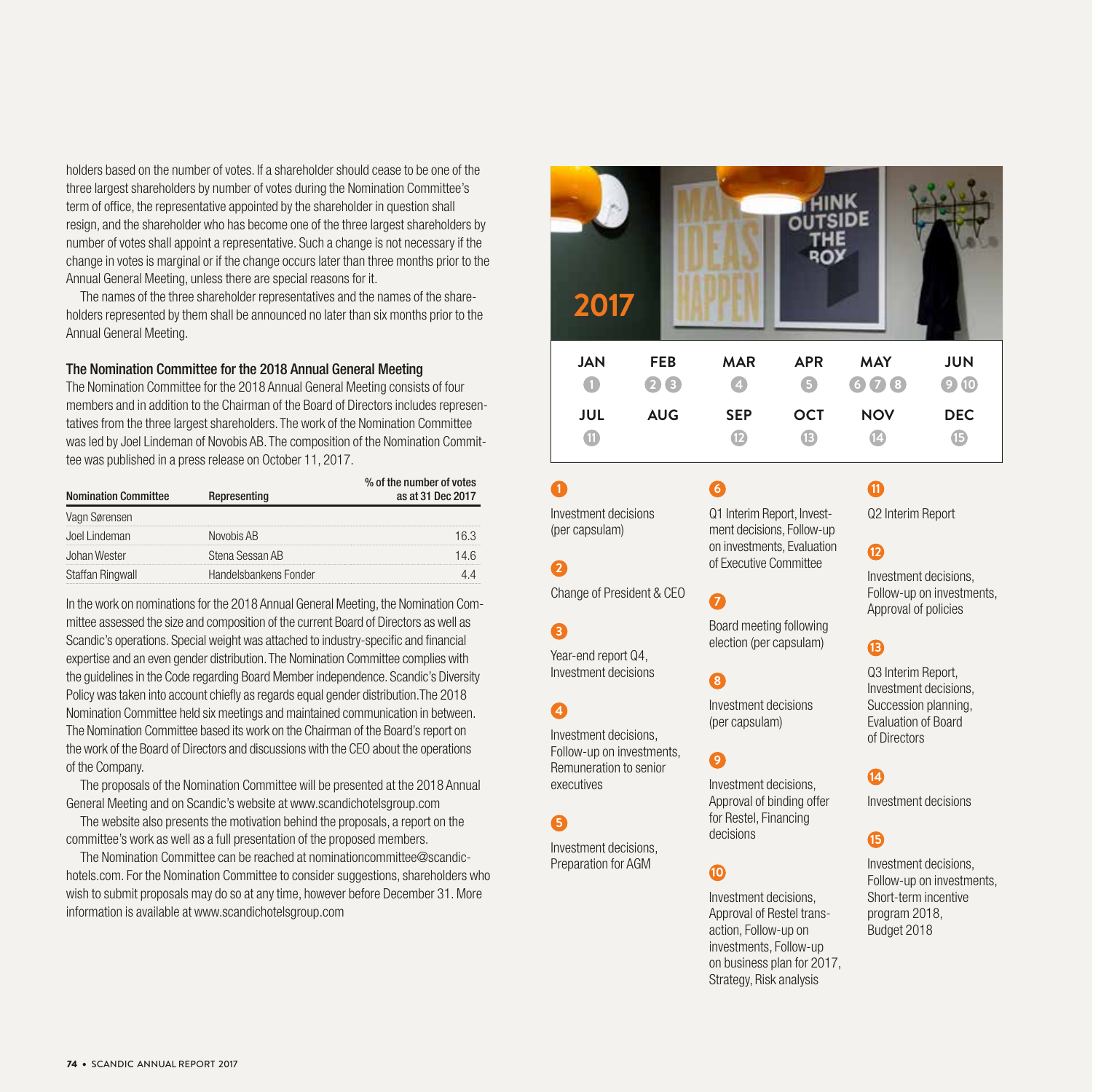# **BOARD OF DIRECTORS**

The Board of Directors is responsible for Scandic's organization and the management of the Company's affairs. According to the Articles of Association, the Board of Directors shall consist of no fewer than three and no more than eleven Board members, with no more than two alternates. In addition, trade unions are entitled to appoint two regular Board members and two alternates. Board members are elected annually at the Annual General Meeting for the period up until the end of the subsequent Annual General Meeting.

# Composition of the Board of Directors 2017

The Board of Directors currently comprises nine members and one employee representative elected for the period up until the end of the 2018 Annual General Meeting. Three of the nine Board members are foreign nationals. The CEO and the Group's Chief Financial Officer participate in Board meetings, as well as the Board's secretary. Other employees of the Group participate in Board Meetings as and when necessary to report on special matters.

## Independence

None of the Board members are employed by the Scandic Group. All Board members are considered to be independent in relation to the Company and the senior executives. Seven of the nine Board members, who are independent in relation to the Company and the senior executives, are also independent in relation to the Company's major shareholders. Scandic thereby complies with the requirements in the Code regarding the Board of Directors' independence in relation to the Company, the senior executives and the Company's major shareholders.

# Work of the Board of Directors

The duties of the Board of Directors are regulated in the Swedish Companies Act, the Company's Articles of Association and the Code. The work and procedures of the Board of Directors are decided annually in written Rules of Procedure. These rules govern the distribution of work and responsibilities among the Board members, the Chairman of the Board and the CEO, and the routines for financial reporting. The Board of Directors also adopts instructions for the committees of the Board of Directors.

| Name                    | <b>Position</b>     | Elected,<br>vear | Independent<br>in relation to<br>the company and<br>senior executives | Independent<br>in relation to<br>the largest<br>shareholders | <b>Attendance</b><br>and number<br>of meetings <sup>1)</sup> | Committees, atten-<br>dance and number<br>of meetings <sup>1)</sup> | Remuner-<br>ation 2017 |
|-------------------------|---------------------|------------------|-----------------------------------------------------------------------|--------------------------------------------------------------|--------------------------------------------------------------|---------------------------------------------------------------------|------------------------|
| Vagn Sørensen           | Chairman            | 2007             | Yes                                                                   | Yes                                                          | 15(15)                                                       | 4 (4) Remuneration                                                  | 761,667                |
| Ingalill Berglund       | Member              | 2016             | Yes                                                                   | Yes                                                          | 14(15)                                                       | 7 (7) Audit                                                         | 475,833                |
| Per G. Braathen         | Vice Chairman       | 2007             | Yes                                                                   | Yes                                                          | 15(15)                                                       | 2 (2) Remuneration                                                  | 454,167                |
| Albert Gustafsson       | Member              | 2016             | Yes                                                                   | Yes                                                          | 6(15)                                                        | 3 (7) Audit                                                         | 154,166                |
| <b>Grant Hearn</b>      | Member              | 2014             | Yes                                                                   | Yes                                                          | 14(15)                                                       | 4 (4) Remuneration                                                  | 375,833                |
| Lottie Knutson          | Member              | 2015             | Yes                                                                   | Yes                                                          | 13(15)                                                       |                                                                     | 325,833                |
| Stephan Leithner        | Member              | 2016             | Yes                                                                   | Yes                                                          | 4(15)                                                        | 1 (4) Remuneration                                                  | 154,167                |
| Christoffer Lundström   | Member              | 2016             | Yes                                                                   | <b>No</b>                                                    | 15(15)                                                       | 4 (7) Audit                                                         | 355,000                |
| Eva Moen Adolfsson      | Member              | 2014             | Yes                                                                   | Yes                                                          | 15(15)                                                       | 4 (4) Remuneration                                                  | 425,833                |
| Niklas Sloutski         | Member              | 2011             | Yes                                                                   | Yes                                                          | 6(15)                                                        | 2 (7) Audit                                                         | 154,167                |
| <b>Martin Svalstedt</b> | Member              | 2017             | Yes                                                                   | <b>No</b>                                                    | 8(15)                                                        | 3 (7) Audit                                                         | 221,667                |
| Fredrik Wirdenius       | Member              | 2015             | Yes                                                                   | Yes                                                          | 13(15)                                                       | 4 (7) Audit                                                         | 355,000                |
| Marianne Sundelius      | Employee<br>repres. | 2017             | <b>No</b>                                                             | Yes                                                          | 6(15)                                                        |                                                                     | 24,000                 |
| Jan Wallmark            | Employee<br>repres. | 2015             | <b>No</b>                                                             | Yes                                                          | 10(15)                                                       |                                                                     | 26,667                 |
| <b>Total</b>            |                     |                  |                                                                       |                                                              |                                                              |                                                                     | 4,264,000              |

1) Total number of meetings during the year. Martin Svalstedt joined the Board on 10 May 2017 and therefore was unable to attend all of the meetings in 2017. Albert Gustavsson, Stephan Leithner and Niklas Sloutski left the Board on 10 May 2017. Marianne Sundelius replaced Jan Wallmark as employee representative on 10 May 2017.

The duties of the Board of Directors include appointing the CEO, adopting strategies, business plans, budgets, interim reports, year-end accounts and annual reports as well as instructions, policies and guidelines. The Board of Directors shall also monitor the financial performance of the Company, ensure the quality of financial reporting and internal control and evaluate the operations in relation to the objectives and guidelines adopted by the Board of Directors. The Board of Directors also resolves whether to enter into or extend leases, franchise agreements and management agreements and whether significant investments or changes in the Group's organization and operations should be made. During the year, the Board also made decisions regarding the change of CEO and the acquisition of Restel.

The Chairman of the Board is responsible for the work of the Board of Directors, including ensuring that the work of the Board of Directors is conducted efficiently and that it fulfils its obligations in accordance with applicable laws and regulations. The Chairman of the Board shall, in close cooperation with the CEO, monitor the Company's performance and prepare and lead Board meetings. The Chairman of the Board is also responsible for ensuring that the Board members evaluate their work annually and continually receive the information required to conduct their work efficiently. The Chairman of the Board represents the Company vis-à-vis the shareholders.

# Work during the year

During the year, nine regular Board meetings were held, of which one per capsulam, and six extraordinary meetings, of which three per capsulam. The Board dealt with issues related to investment decisions, property development, policies, remuneration to senior executives, the change of CEO and the potential acquisition of Finnish Restel.

# **COMMITTEES OF THE BOARD OF DIRECTORS**

The Board of Directors has two committees: The Audit Committee and the Remuneration Committee. Neither committee is authorized to make decisions, but they prepare matters and present them to the Board of Directors for decisions. The work of the committees is conducted in accordance with the written procedures for each committee, as adopted by the Board of Directors and the Rules of Procedure for the Board.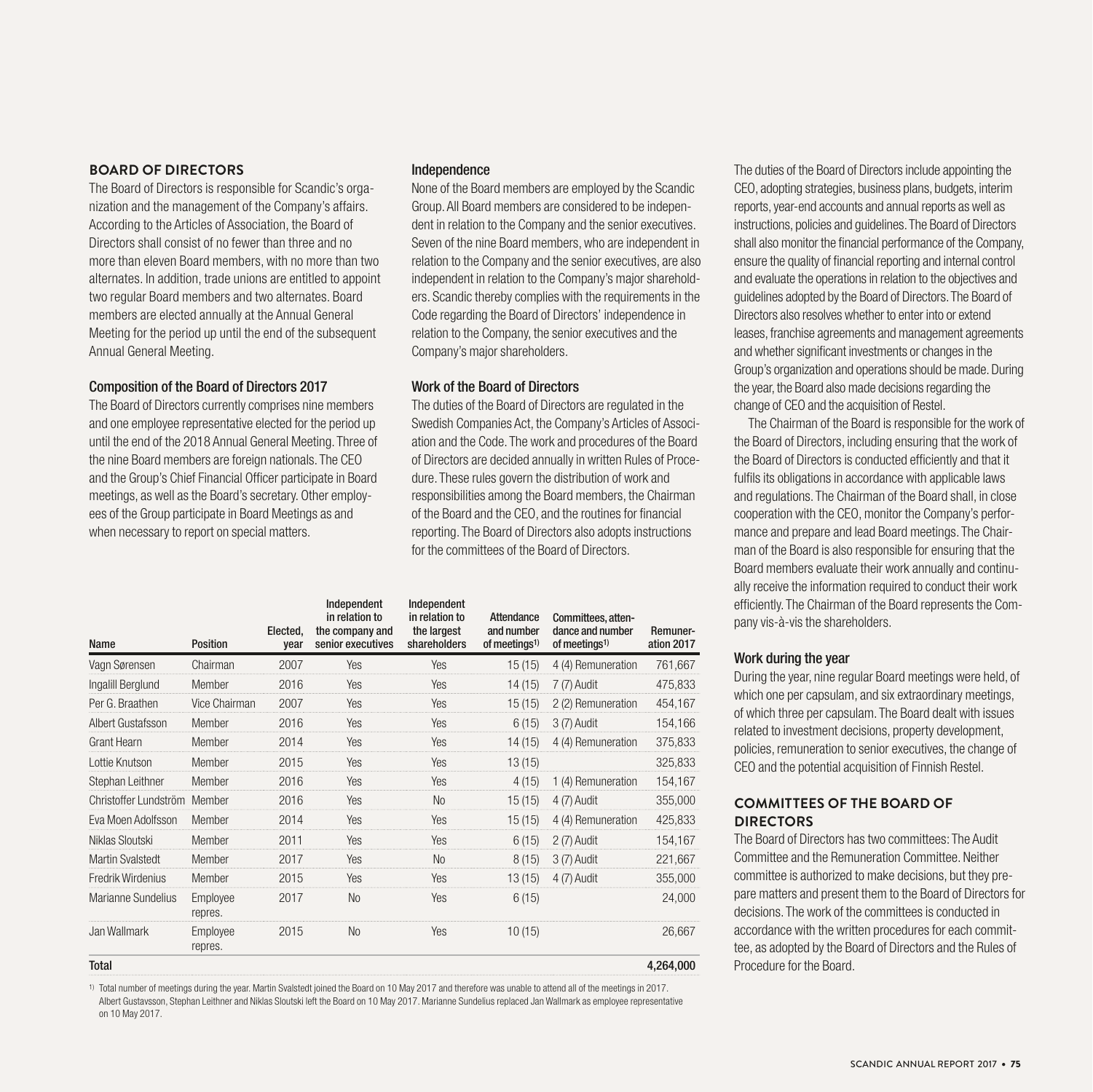# Remuneration Committee

The Remuneration Committee prepares resolutions in matters involving remuneration principles, salaries, benefits and remuneration to the CEO and senior executives who are subordinate to the CEO. The Remuneration Committee shall also supervise and evaluate the outcome of programs for variable remuneration and the Company's compliance with the guidelines for remuneration adopted at a general meeting.

The Remuneration Committee shall consist of at least three Board members elected at a general meeting. The Chairman of the Board can also be the Chairman of the Remuneration Committee. The other members of the Committee shall be independent in relation to the Company and its senior executives.

The Remuneration Committee consists of Eva Moen Adolfsson (Chairman), Vagn Sørensen, Per G. Braathen and Grant Hearn.

The Remuneration Committee held four meetings during the year. The Committee conducted a review of the basic remuneration of senior executives, the bonus program, other remuneration and the Long-Term Incentive Program.

# Audit Committee

The Audit Committee prepares the Board of Directors' work on matters involving risk assessments, internal control, internal audit, accounting, financial reporting and audits. The Committee's work aims to ensure compliance with the adopted principles for financial reporting and internal control and that the Company's relationship with its auditors is appropriate for the purpose.

The Audit Committee shall also evaluate the audit and provide a report to the Nomination Committee. It shall also propose auditors to the Nomination Committee.

The Audit Committee also follows up and comments on non-auditing related services that Scandic procures from the Company's auditor.

The Audit Committee shall consist of at least three members. The majority of the members shall be independent in relation to the Company and the senior executives, and at least one member shall be independent in relation to the Company, the Company's senior executives and the Company's major shareholders, and shall have experience in auditing or accounting.

The Audit Committee consists of Ingalill Berglund (Chairman), Christoffer Lundström, Martin Svalstedt and Fredrik Wirdenius. The requirements of the Swedish Companies Act regarding independence and accounting or auditing expertise are thus met.

The Audit Committee held seven meetings during the year, all of which were attended by the Company's auditor.

The following matters were handled at the Audit Committee meetings:

- Interim reports review prior to approval by the Board of Directors.
- Status of internal control and risk analysis, and evaluation of the structures and efficiency of internal control.
- Auditors' reports on the review of the annual accounts, the interim report for the third quarter, "early warning" and internal control.
- Audit plan and auditors' fees, and evaluation of auditors' work and independence.
- Evaluation of the requirement for an internal audit function for recommendation to the Board of Directors.
- IT Security Policy review prior to approval by the Board of Directors.
- Status of ongoing disputes and legal matters standing item at all meetings.

# **EVALUATION OF THE WORK OF THE BOARD OF DIRECTORS**

The Chairman of the Board is responsible for evaluating the work of the Board of Directors. The Board of Directors evaluates its work annually. This evaluation concerns the procedure and main direction for the work of the Board of Directors. The evaluation also focuses on access to and the need for special expertise on the Board of Directors. The evaluation in 2017 included evaluation of the work of the Board by the members of the Board as well as a survey of the Board's current level of expertise and need for expertise, which was carried out with the assistance of an external consultant. The results were presented and discussed by the Board of Directors and the Nomination Committee. The evaluation was used as a tool to develop the work of the Board of Directors and also constitutes support for the work of the Nomination Committee.

## Auditors

PricewaterhouseCoopers has been the Company's auditor since 2012. At the Annual General Meeting held on 10 May 2017, PricewaterhouseCoopers was reappointed as auditor, with Magnus Brändström as the auditor-in-charge, for the time until the end of the 2018 Annual General Meeting.

Magnus Brändström is an authorized public accountant and a member of FAR. During 2017, the auditor reported its observations on one occasion times to the Board of Directors. No members of the Executive Committee were present. Thereafter, the auditor participated in five meetings with the Audit Committee.

The Audit Committee evaluates the auditors' work and independence annually.

The auditor receives a fee for its work, according to a resolution at the Annual General Meeting. Information on auditors' fees is provided in Note 4 on page 96.

# **EXECUTIVE COMMITTEE**

Scandic's Executive Committee has solid experience from the hotel sector and consumer-oriented operations in various markets. The Executive Committee consists of the CEO and eight senior executives: The Chief Financial Officer (CFO), the Senior Vice President Human Resources & Sustainability (SVP HR & Sustainability), the Vice President Business Development (VP Business Development) and the Group's five Country Heads. The previous CEO left the Company and was replaced on August 1, 2017. The Chief Commercial Director (CCO) left the Company in October and his responsibilities have been temporarily assumed by the CEO. Five different nationalities are represented in the Executive Committee, which is composed of eight men and one woman. During the year, one new member joined the Executive Committee. See page 83 for more information.

The CEO's areas of responsibility and powers are governed by the Rules of Procedure for the Board of Directors and instructions for the CEO. The CEO is responsible for communicating and implementing Scandic's strategy, business plans and other decisions in the organization. The CEO is also ultimately responsible for ensuring that the governance, organization, risk management, internal processes and IT infrastructure are satisfactory.

To achieve economies of scale and ensure a consistent customer offering, Scandic has gathered a number of support functions centrally including accounting and finance, HR, purchasing, IT, marketing, product development, revenue management, and restaurant and conference operations. Personnel in charge of the various Group functions are also in charge of developing Group-wide policies, guidelines and working methods and for following up on and ensuring that the Group's operations are conducted in compliance with adopted policies and standards.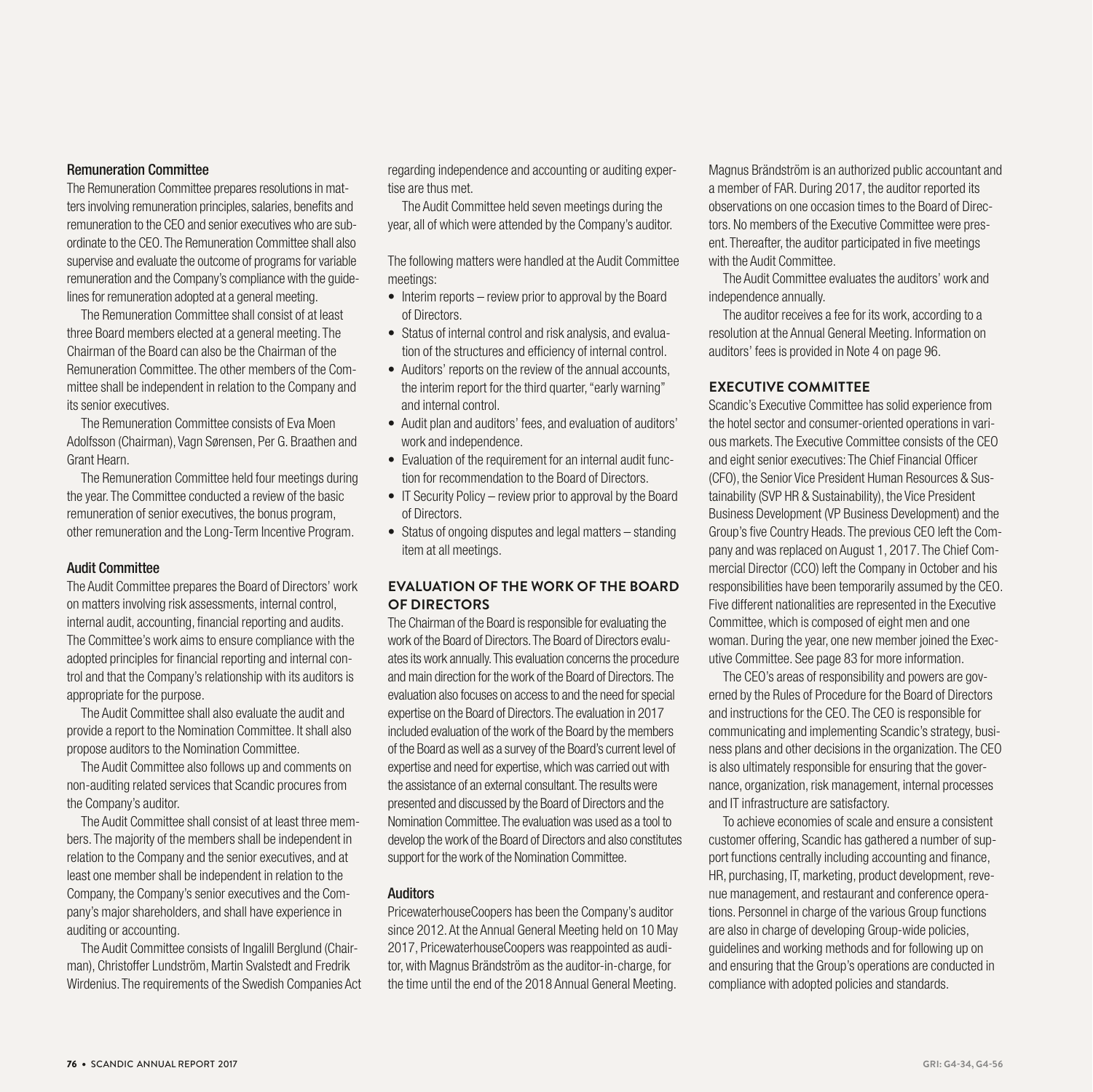# **Sustainability**

Sustainability is an integrated part of Scandic's governance and reporting. The understanding of and commitment to challenges such as climate change, creating ethical and safe workplaces and being a responsible purchasing party are of major importance to the Group. All countries strive to employ people who reflect the society in which the hotels operate at the same time as discrimination and harassment are prohibited. In these contexts, Scandic's governance documents are Scandic's Code of Conduct, the Code of Conduct for Suppliers, the Anti-Corruption Policy, the Environmental Policy and the Diversity and Inclusion Policy. Scandic's Diversity and Inclusion Policy, which was formulated during 2017, is an underlying policy to Scandic's Code of Conduct. The policy sets out that diversity contributes to business success and clearly stipulates that no form of discrimination is accepted.

When appointing Board members, Scandic strives for diversity mainly with respect to gender, age, nationality and skills. The Board of Directors has joint responsibility for sustainability. Within the Executive Committee, sustainability is delegated to the head of each function: the CFO is responsible for anti-corruption and supplier control and the SVP HR & Sustainability is responsible for reporting and ESG information, employment law, diversity and equality as well as for sustainability as a whole within Scandic.

# **SIGNIFICANT EVENTS HANDLED BY THE CEO AND THE EXECUTIVE COMMITTEE IN 2017**

During the year, the Chief Commercial Officer (CCO) left the Company and was temporarily replaced by the CEO. In addition, the Executive Committee handled work related to the approval of new leases and extensions of existing leases as well as the acquisition of Restel's Finnish hotel operations.

At the Annual General Meeting held on May 10, 2017, guidelines for remuneration and other terms of employment for senior executives, including the CEO, were adopted. These guidelines are only applicable to new employment agreements entered into between the Company and the respective senior executives, which is why there are employment agreements that were entered into before the guidelines were introduced that do not fully conform to the currently applicable guidelines.



# Guidelines for remuneration to the CEO and senior executives

Scandic's senior executives are the members of the Executive Committee. Following a resolution passed at the Annual General Meeting held on May 10, 2017, the following guidelines apply:

Scandic shall offer terms that are in line with market conditions and that enable the Company to recruit and retain the managers required to meet its short- and longterm targets. Remuneration to senior executives may consist of a fixed salary, variable salary, pension and other benefits. The fixed salary of the CEO and the senior executives shall be commensurate with market conditions and reflect the demands and responsibility that the position entails, as well as individual performance. The fixed salary of the CEO and the senior executives shall be reviewed annually. The variable salary of the CEO and the senior executives shall be based on the Company's fulfillment of criteria set in advance. The variable salary shall amount to no more than 60 percent of the fixed annual salary of the CEO and 35 to 50 percent of the fixed annual salary of other senior executives. Long-Term Incentive Programs may be offered as a supplement to the above in order to create long-term commitment.

The pension benefits to the CEO and other senior executives shall chiefly consist of defined contribution pension schemes, but they may also be defined benefit schemes if required by a collective bargaining agreement. Fixed salary during notice periods and severance pay, including compensation for anti-competition restrictions, shall in aggregate not exceed an amount corresponding to the fixed salary for 18 months. The total severance pay for all members of the Executive Committee shall not exceed the fixed monthly salary for the remaining years until the employee reaches 65 years of age. Other remuneration may consist of customary benefits, such as health insurance, which shall not constitute a significant part of the total remuneration. Additional remuneration may be paid in extraordinary circumstances, provided such remuneration is intended to recruit or retain senior executives, and is then to be agreed upon in the individual case. Such extraordinary arrangements may include a lump sum cash payment or a benefit package in the form of a relocation allowance, income tax support and similar.

The Board of Directors has the right to deviate from the above-mentioned guidelines in individual cases if it is of the opinion that there are special reasons to do so. The 2016 guidelines for remuneration gave the Board the right to deviate from the guidelines in individual cases if it was of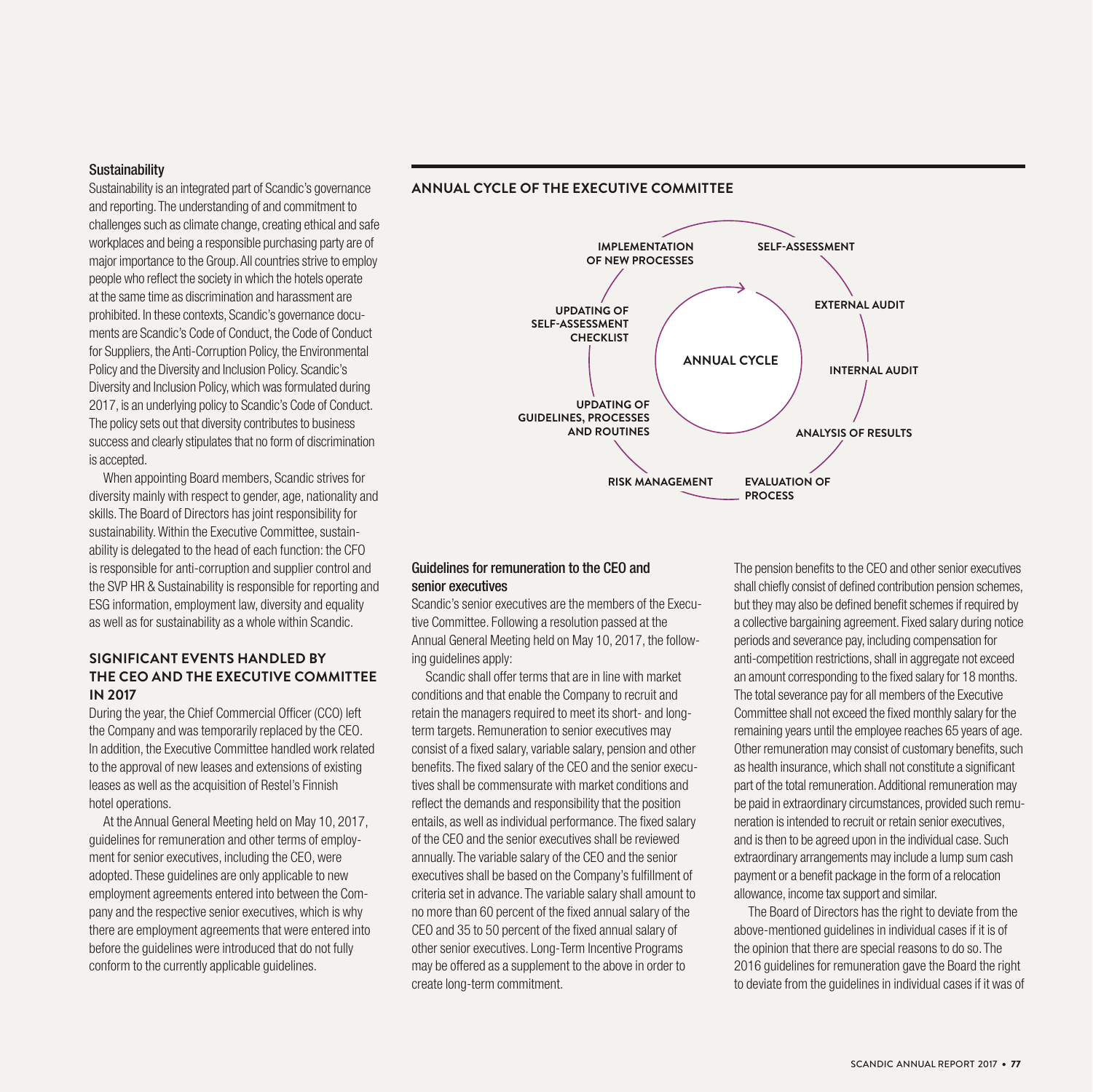the opinion that there were special reasons to do so. The guidelines stated that the fixed salary during the notice period and severance pay, including compensation for any anti-competition restrictions, should not exceed an amount corresponding to the fixed salary for 18 months.

In 2017, the Board resolved to approve an employment agreement for the CEO according to which such payment shall not exceed an amount equivalent to the fixed salary for 18 months i.e. in accordance with the guidelines, but including a provision to the effect that severance payment (if any) shall qualify for pension. The Board considered such a deviation justified considering that the company recruited a new CEO with an international background and made the assessment that the CEO's overall remuneration package was reasonable and well balanced. More information about remuneration to the CEO is provided in note 6 in the Annual Report for 2017.

In February 2017, the Board decided that the former CEO's fixed salary during the notice period and severance pay, including compensation for anti-competition restrictions, would amount to a sum corresponding to the fixed salary for 19 months, marginally exceeding the 18-month limitation set out in the guidelines. The Board deemed that such a deviation was motivated on the grounds that the CEO would be available to support his successor during his extended period of notice.

 Additionally, variable remuneration for a member of the Executive Committee amounted to 41 percent of the fixed salary due to a one-off payment. According to the employment contract, the variable salary shall be payable up to a maximum of 35 percent of the fixed salary. For more information, see Note 6 on pages 98–100.

## Remuneration

For information on remuneration to the CEO and senior executives, see Note 6 on pages 98–100.

# Resolved remuneration not yet payable

The company has decided on an one-off compensation to a senior executive that can amount to up to 50,000 EUR subject to the succesful integration of Restel. The compensation will be paid out in 2018.

# Long-Term Incentive Program

At the Extraordinary General Meeting held on November 15, 2015, Scandic adopted a performance-based LongTerm Incentive Program, and additional programs were adopted at the Annual General Meetings in 2016 and 2017. Terms and conditions for both programs are provided in Note 6 on pages 98–100.

# Guidelines for remuneration to senior executives before the 2018 Annual General Meeting

The Board of Directors has proposed that the Annual General Meeting 2018 adopt guidelines that in all material aspects correspond to the guidelines adopted at the Annual General Meeting 2017. The 2017 guidelines authorize the Board of Directors to deviate from the guidelines if, in any individual case, there are special circumstances justifying such.

# **THE BOARD OF DIRECTORS' REPORT ON INTERNAL CONTROL**

This description has been prepared in compliance with the Swedish Annual Accounts Act and the Swedish Corporate Governance Code (the "Code") and is therefore limited to internal control related to financial reporting. The report has not been reviewed by the Company's auditor.

According to the Swedish Companies Act and the Code, the Board of Directors is responsible for ensuring that internal control mechanisms are developed, communicated to and understood by the employees of Scandic who carry out individual control measures, and for ensuring that such control measures are carried out, monitored, updated and maintained.

Executives at all levels are responsible for ensuring that internal control mechanisms are established in their respective areas and that these controls achieve the desired results. Scandic's CFO is ultimately responsible for ensuring that the monitoring of and the work on Scandic's internal control is conducted in the format determined by the Board of Directors.

Scandic's structure for internal control is based on the COSO model, the framework of which is applied to Scandic's operations and conditions. According to the COSO model, a review and assessment is made within the areas of control environment, risk assessment, control activities, information and communication and monitoring activities. Based on this review, certain areas of development are identified and prioritized in the ongoing internal control work.

The procedures for internal control, risk assessment, control activities and monitoring of financial reporting have been devised to ensure reliable and relevant reporting and

external financial reporting in accordance with the IFRS, applicable laws and regulations and other requirements of companies listed on the Nasdaq Stockholm exchange. This work involves the Board of Directors, the senior executives and other employees.

The manner in which the Board of Directors monitors and ensures the quality of internal control is documented in the adopted Rules of Procedure for the Board of Directors and the instructions for the Audit Committee. The Audit Committee's duties include evaluating the Company's structure and guidelines for internal control.

Financial reporting to the Board of Directors is carried out on a monthly basis according to a format described in the CEO's instructions for financial reporting. The Company's CFO also conducts a review of the financial performance and latest forecast for the current year at each regular Board meeting. Drafts of interim reports are first presented to the Audit Committee for discussion and consideration at a committee meeting before they are presented to the Board of Directors for approval.

The internal financial reporting complies with a standardized format where a common set of definitions and key ratios is used for all subsidiaries and hotels. Reporting is carried out through a Group-wide reporting system that allows a high level of transparency and comparability of financial data. Financial performance is monitored through monthly reports from the subsidiaries and quarterly reviews where members of the Executive Committee, the central accounting department and the relevant country management team participate. Detailed follow-up of key ratios for different parts of Scandic's hotel operations enables benchmarking between hotels and also provides information quickly on deviations in operating margins and operating profit/loss compared to the expected outcome. Detailed follow-up is an important tool for ensuring internal control.

Scandic uses "BINC" (Best in Class), which involves benchmarking key ratios for revenues, operational efficiency and customer satisfaction where key ratios per hotel are compared with other comparable hotels in a "BINC group." The purpose is to create a tool to identify good examples and stimulate learning and continual improvement of best practices.

## Control environment

The control environment forms the basis of internal control of financial reporting. An important element of the control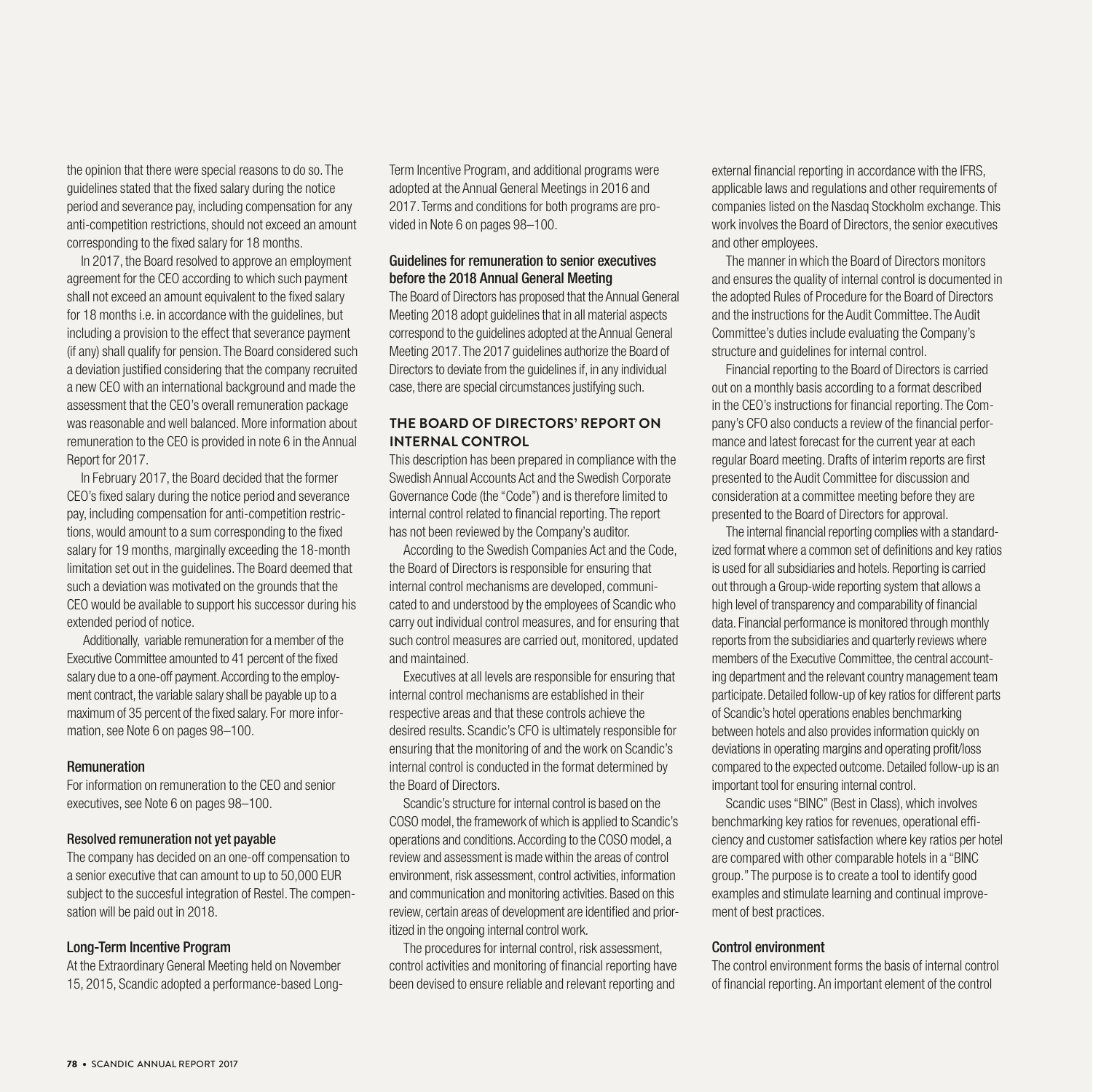environment is that channels for decision-making, authority and responsibility are clearly defined and communicated between different levels of the organization and that governance documents in the form of internal policies and guidelines are available. A good control environment is created through communication and training to ensure understanding of and compliance with policies and regulatory frameworks. The control environment is strengthened by a positive corporate culture and the transparent and relevant monitoring of financial performance and key ratios at all levels in the Group.

# Risk assessment

Internal control is based on a risk analysis. The risk analysis related to internal control and the risk of errors in the financial reporting form a part of the risk analysis that the Executive Committee performs and presents to the Audit Committee and Board of Directors annually. This analysis identifies and valuates risks based on their likelihood of occurring and the potential impact of the incident on the operations and financial position of the Group. Thereafter, the Group's internal controls and control environment are evaluated and any gaps compared with the desired level of control are identified. An action plan aimed at reducing gaps is established where the value of and possibility to reduce the risk is weighed against the cost of establishing and maintaining internal controls. Based on the risk analysis, control activities are designed aimed at reducing risk at a reasonable cost. The activities shall also contribute to improved internal procedures and operational efficiency.

## Control activities

Scandic's internal control is based on the Company's established channels for decisions and the delegation and authorization procedures documented in governing policies and guidelines.

Control activities may be IT based or manual. To the greatest extent possible, they shall be an integrated part of defined and documented processes and procedures.

A number of control activities that are common to all companies within the Group have been established. Some of these are implemented on the hotel level and some are implemented in the centralized accounting departments in each country. Control activities are described in Groupwide instructions.

## Information and communication

The part of Scandic's governance documents in the form of policies, guidelines and manuals that involve financial reporting is chiefly communicated via monthly meetings, where all financial managers participate, and via the Group's finance handbook. The finance handbook is published on the intranet and is updated regularly based on changes in external requirements and in Scandic's operations.

Communication with internal and external parties is governed by a Communication Policy that provides guidelines on how such communication should be conducted. The purpose of the policy is to ensure compliance with all disclosure requirements in a correct and complete manner. Internal communication aims to make each employee understand Scandic's values and business operations. To achieve the aim of informed employees, work is carried out internally, whereby information is communicated regularly via the Group's intranet.

# **Monitoring**

Scandic's accounting functions are integrated through a common finance and accounting system and common accounting instructions. The Board of Directors and the Executive Committee regularly receive information on the Group's performance and financial position and the development of its operations. The efficiency of the internal control is evaluated annually by the Company and the Audit Committee. It is also reviewed by the external auditors. The result of the evaluation forms the basis for improvements to processes and controls for subsequent years.

 Internal control at hotel and country levels is monitored through self-assessments and onsite audits.

- All hotels conduct self-assessments at least once a year based on a Group-wide checklist with mandatory and recommended controls.
- Internal audit visits are carried out by employees at the Company's central accounting department for a number of hotels per year. These involves a control checklist, spot checks within relevant areas and a general discussion with the general manager and department heads to ensure the understanding of and compliance with internal control.

The results of the self-assessments and onsite audits are reported by the local heads of finance to the management team of the country in question. The results are reported by

the Group's CFO to the Audit Committee, together with a report of measures undertaken to improve internal control if the results indicate that there is a need to do so either at the hotel level or in general.

As part of their review, external auditors make additional hotel visits during which they test controls according to the internal checklist. The aim is that these onsite audits, from both Scandic's accounting department and the external auditors, shall cover approximately one-third of all hotels every year.

## Internal audit

Based on the Audit Committee's evaluation, the Board of Directors has decided not to establish a separate internal audit function. The decision is based on the assessment that the existing process for internal control is well established, efficient and supported by a good control environment, a clear governance model and well-functioning regular financial monitoring. The Board of Directors evaluates the need for a special internal audit function on an annual basis.

## Measures in 2017

Scandic continued to focus its risk analysis to gain a better understanding of the financial reporting and analysis. Special focus was put on IT security and the new GDPR regulations in the work of the Board of Directors and its committees. Self-assessment for internal control was discussed regularly by the Audit Committee.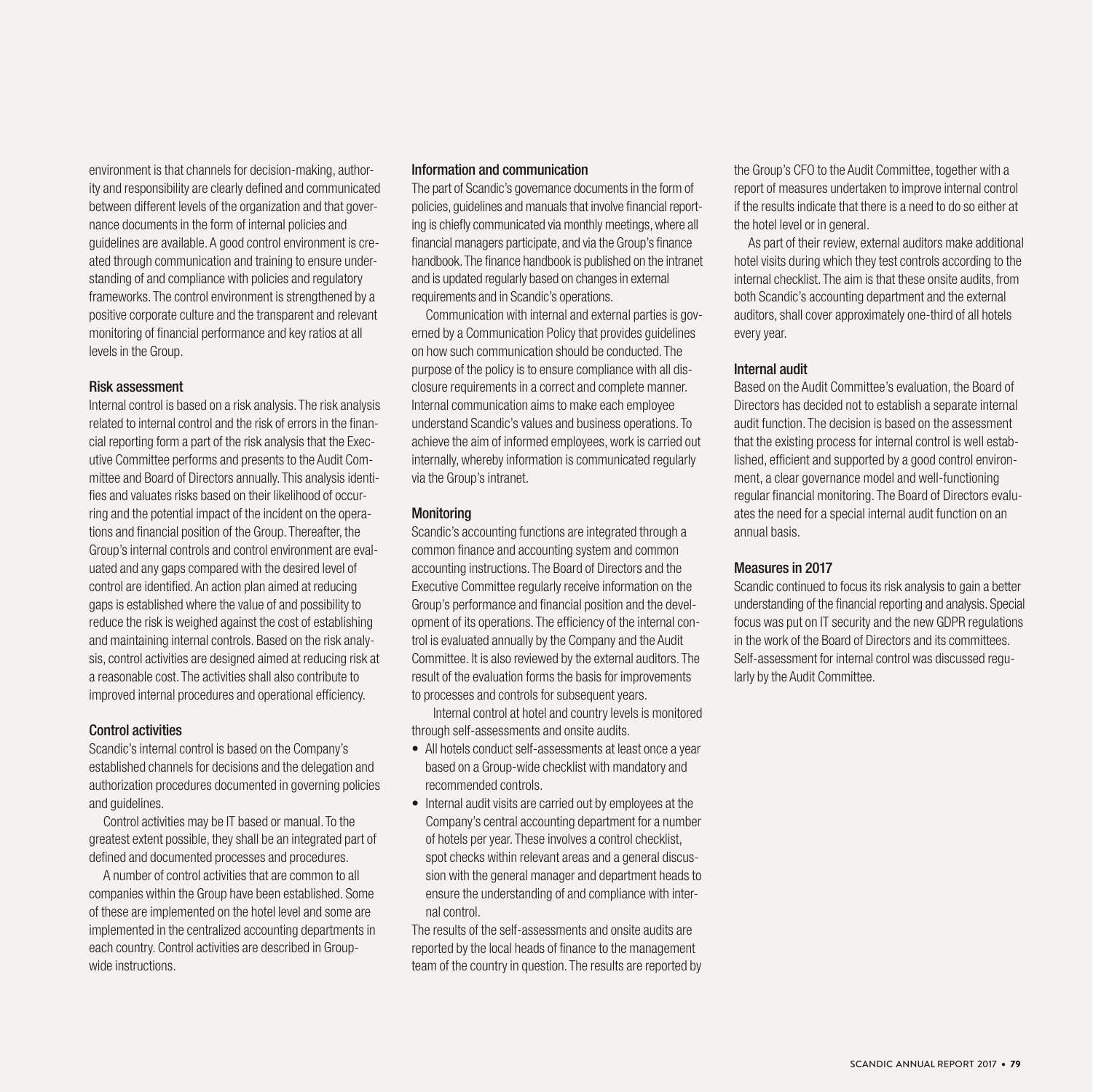# BOARD OF DIRECTORS



VAGN SØRENSEN Chairman of the Board of Directors since 2007. Member of the Remuneration Committee.

Born: 1959. Danish citizen.

#### Education:

Master of Business Administration from Aarhus University, Denmark.

#### Other current assignments:

Chairman of the Board of F L Smidth A/S, SPP Group Plc, Tia Technology A/S Air Canada and Zebra A/S (Flying Tiger Copenhagen). Deputy Chairman of the Board of Nordic Aviation Capital A/S. Board member of Braganza AB, CP DYVIG A/S, Royal Caribbean Cruises Ltd, Unilode Aviation Solutions and VFS Global.

#### Previous assignments:

CEO of Austrian Airlines Group 2001–2006, Executive Vice President & Deputy CEO of Scandinavian Airlines Systems 1984–2001. Chairman of the Board of TDC A/S and KMD A/S. Deputy Chairman of DFDS A/S. Board member of VEGA and JP/Politikens Hus.

Shareholding: 60,676

Independent in relation to major shareholders: Yes

Independent in relation to the company and management: Yes



EVA MOEN ADOLFSSON Member of the Board of Directors since 2014. Chairman of the Remuneration Committee.

Born: 1960. Swedish and American citizen.

Education: Bachelor of Business Administration from University of Gothenburg, Sweden.

#### Other current assignments:

President & CEO of Resia Travel Group AB and Board assignments in companies within the Resia Group. Board member of Svenska Resebyråföreningens Service AB.

#### Previous assignments:

Board member of Västsvenska Handelskammaren Service AB; General Manager, Scandic Rubinen; General Manager, Scandinavian Service Partner; CFO, Radisson SAS Park Avenue Hotel and CFO, AVAB Elektronik.

Shareholding: 3,134

Independent in relation to major shareholders: Yes

Independent in relation to the company and management: Yes



INGALILL BERGLUND Member of the Board of Directors since 2016. Chairman of the Audit Committee.

Born: 1964. Swedish citizen.

Education: Special advanced course in economics, Frans Schartau Business Institute.

## Other current assignments:

Interim Managing Director AxFast AB. Board member of Veidekke ASA, AxFast AB, Handelsbanken Regionbank Stockholm, Kungsleden AB (publ), Bonnier Fastigheter AB and Stiftelsen Danvikshem. Member of Balco Group AB, Juni Strategi and Analys AB.

#### Previous assignments:

President & CFO at Atrium Ljungberg AB. Twenty years of experience from the real estate sector.

Shareholding: 3,000

Independent in relation to major shareholders: Yes Independent in relation to the company and management: Yes



PER G. BRAATHEN Deputy Chairman of the Board of Directors since 2017. Member of the Board of Directors since 2007. Member of the Remuneration Committee.

Born: 1960. Norwegian citizen.

Education: MBA from Schiller University London, UK.

#### Other current assignments:

Chairman of the Board of Braathens Regional Airlines (BRA), Bramora Ltd. Chairman of the Board and CEO of Braganza AB. Board member of Wayday Travel AS.

#### Previous positions:

Chairman/CEO Tjæreborg, Always and Saga Tours. Chairman of Escape Travel A/S SunHotels AG. Board member at Arken Zoo Holding AB and Kristiansand Dyrepark AS, Ticket Leisure Travel AB and Ticket Biz AB.

Shareholding: 14,925 (through companies) Independent in relation to major shareholders: Yes Independent in relation to the company and management: Yes



GRANT HEARN Member of the Board of Directors since 2014. Member of the Remuneration Committee.

Born: 1958. British citizen.

Education: Diploma in Hotel and Tourism Management, Shannon College of Hotel Management, Ireland.

Other current assignments: Chairman of the Board of Amaris Hospitality and Shearings

#### Previous assignments:

Holidays Ltd.

Chairman of the Board of The Hotel Collection; Board member of London & Partners Ltd, Thame and London Ltd, TLLC Group Holdings Ltd and Travelodge Hotels Ltd.

Shareholding: 3,000

Independent in relation to major shareholders: Yes

Independent in relation to the company and management: Yes

80 • SCANDIC ANNUAL REPORT 2017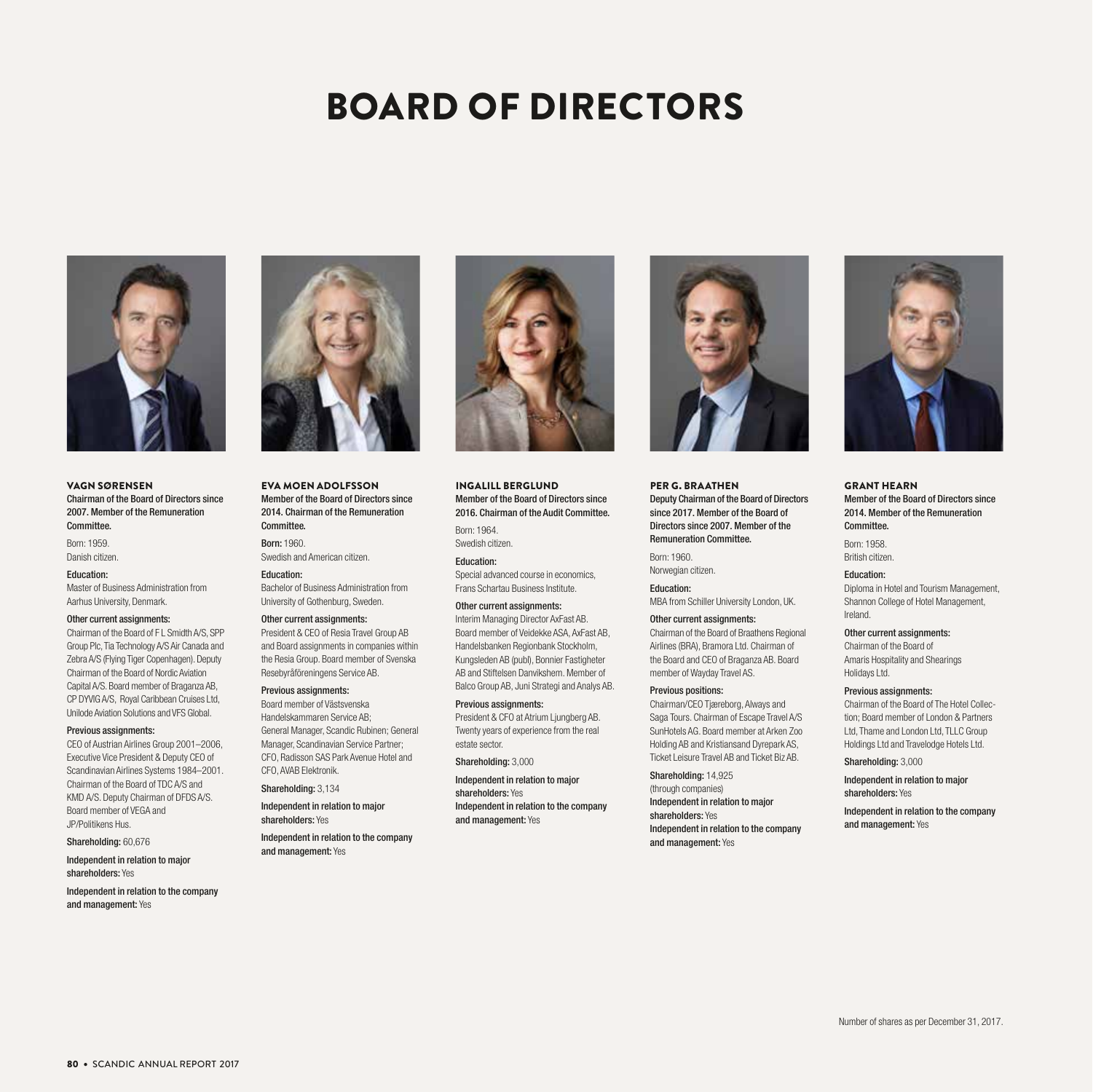

#### LOTTIE KNUTSON Member of the Board of Directors since 2015.

Born: 1964. Swedish citizen.

#### Education:

Bachelor from the Department of Media Studies, Stockholm University, Sweden. Diplôme de l'Université Paris IV.

#### Other current assignments:

Board member of Cloetta AB, Stena Line BV, STS Alpresor AB, Swedavia AB and Talently Online Group AB.

#### Previous assignments:

Board member of H&M Hennes & Mauritz AB, Actic AB, Wise Group AB and TUI Nordic Holding AB.

Shareholding: 3,134

Independent in relation to major shareholders: Yes

Independent in relation to the company and management: Yes



### **CHRISTOFFER** LUNDSTRÖM Member of the Board of Directors since 2016. Member of the Audit Committee.

Born: 1973. Swedish citizen. Education:

Bachelor of Arts, Webster University and Hotel Management Diploma, HOSTA.

#### Other current assignments: Owner & President of investment company RCL Holding AB. Board member of Collector AB, Feelgood Svenska AB, Rasta Group AB

(until 2018), Provobis Invest AB, Harrys Pubar AB, RCL Holding AB, KL Capital AB, Future Pawnbroker AB and Tableflip Entertainment AB. Chairman of the Board of AM Brands AB.

Shareholdings: 205,219 Independent in relation to major shareholders: No (Rolf Lundström/Novobis)

Independent in relation to the company and management: Yes



MARTIN SVALSTEDT Member of the Board of Directors since 2017. Member of the Audit Committee.

Born: 1963.

Swedish citizen.

Education: Education: Bachelor of Science in Business Administration and Law from the University of Karlstad, Sweden.

#### Other current assignments:

CEO Stena Adactum AB and Stena Sessan AB, Chairman of the Board in Ballingslöv International, Gunnebo and Stena Renewable. Vice chairman of the Board in Envac. Board member in Svedbergs, Stena Sessan and Stena Adactum. Member of the Stena Sphere Coordination Group.

#### Previous assignments:

Chairman of the board of Meda, Envac, Mediatec Group and Blomsterlandet. Experience from operational roles such as CFO at Capio and other senior financial positions.

Shareholdings: 20,000 (In addition, Stena Sessan Rederi AB held 15,025,982 shares)

Independency in relation to major shareholders: No (Stena)

Independency in relation to the company and management: Yes



FREDRIK WIRDENIUS Member of the Board since 2015. Member of the Audit Committee.

Born: 1961. Swedish citizen.

Education:

Master of Science in Engineering, KTH Royal Institute of Technology, Stockholm, Sweden.

Other current assignments: CEO of Vasakronan AB. Board member of RICS Sweden.

Previous assignments: Board member of Vasakronan AB.

Shareholding: 3,134

Independent in relation to major shareholders: Yes

Independent in relation to the company and management: Yes



MARIANNE SUNDELIUS Member of the Board of Directors since 2017. Employee representative.

Born: 1967. Swedish citizen.

Education: University courses in leadership and psychology. Studies in economics.

Other current assignments: –

Previous assignments: Employee representative at Sara Hotels AB and Reso Hotels AB.

Shareholdings in Scandic: –

Independent in relation to major shareholders: Yes

Independent in relation to the company and management: No (employee representative).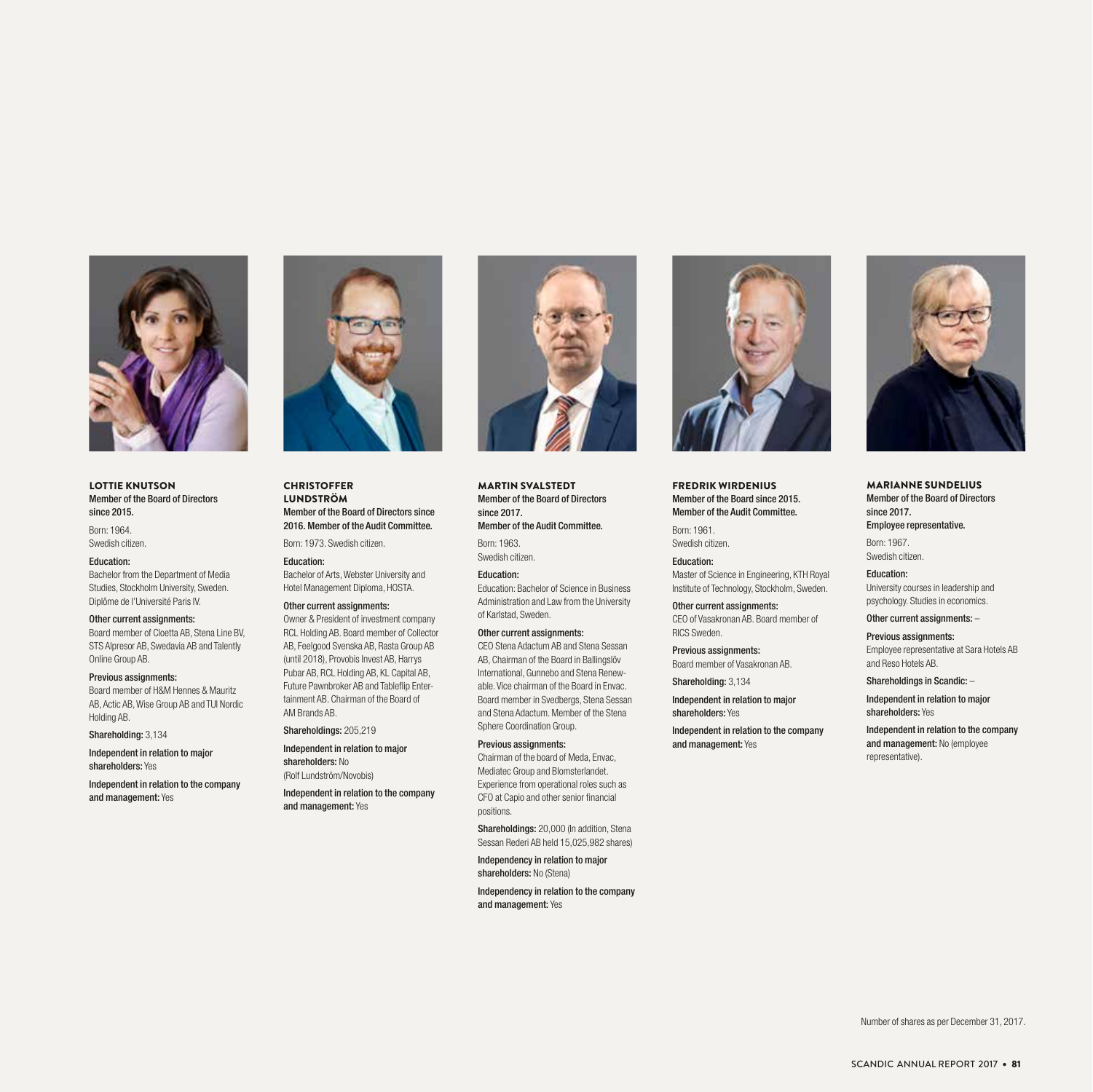# EXECUTIVE COMMITTEE



Standing, from left to right: Aki Käyhkö, Jan Johansson, Michel Schutzbach, Linda Eriksson, Svein Arild Steen-Mevold. Sitting, from left to right: Lena Bjurner, Even Frydenberg, Jesper Engman, Jens Mathiesen, Peter Jangbratt.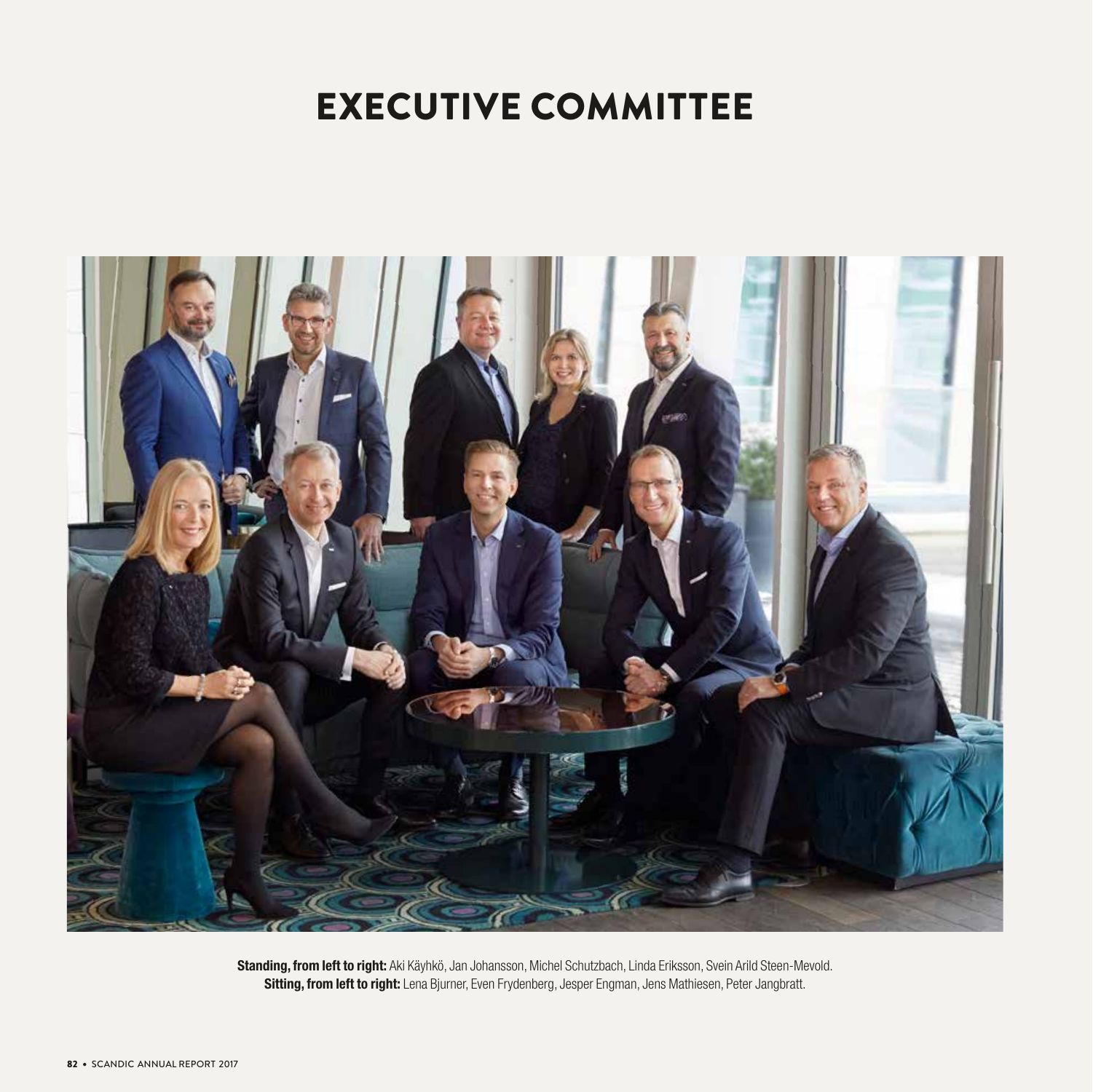#### EVEN FRYDENBERG President & CEO

Born: 1964. Employed and member of Scandic's Executive Committee since 2017. Norwegian citizen.

#### Other assignments: –

Education: Master of Business Administration from Stanford University and Bachelor of Science in International Business from University of San Francisco.

Previous assignments: Several senior positions within Starwood Hotels & Resorts and Marriott International; SVP Operations Western Europe & Global Initiatives; VP Six Sigma Europe Africa Middle East. Latest role was Chief Operations & Franchise Support Officer Europe, Marriott Hotels Europe.

Shareholdings: 5,500.

#### LENA BJURNER Senior Vice President HR & Sustainability

Born: 1968. Employed and member of Scandic's Executive Committee since 2015. Swedish citizen.

Other assignments: Board member of UNHCR in Sweden.

Education: Bachelor of Business Administration, Falun/Borlänge University, Sweden.

Previous experience: Several senior positions within American Express: VP HR Head of Market HR Nordics, Central Eastern Europe Benelux and France, Director HR Business Partner Customer Service Organisation Latin America/Canada and Director, Head of Commercial Card & Business Travel Account Management Nordic.

Number of shares: 5,907

#### JESPER ENGMAN Vice President Business Development

Born: 1974. Employed since 2006. Member of Scandic's Executive Committee since 2014. Swedish citizen.

#### Other assignments: –

Education: Master of Real Estate Development, KTH Royal Institute of Technology, Stockholm, Sweden.

Previous experience: Business Area Director and Analyst, Pandox. Analyst, Hotellus.

Number of shares in Scandic: 5,970

#### LINDA ERIKSSON (adjunct member) Director Group Strategy

Born: 1983. Employed and adjunct member of Scandic's Executive Committee since August 2015. Swedish citizen.

## Other assignments: -

Education: Master of Science in Engineering, Media Technology and Master of Industrial Management from KTH Royal Institute of Technology, Stockholm, Sweden.

Previous experience: Management Consultant at Bain & Company and Head of Marketing at Norvida.

Number of shares: 590

#### PETER JANGBRATT Head of Sweden

Born: 1967. Employed by the Group 1995– 2008 and since 2015. Member of Scandic's Executive Committee since September 2016. Swedish citizen.

#### Other assignments: –

Education: Scandic Business School and Hilton.

Previous experience: Several senior positions at Scandic including Director of Marketing & Communications, Head of Operations Sweden and CEO of Rica Hotels Sweden.

Number of shares in Scandic: 11,194

#### JAN JOHANSSON Chief Financial Officer

Born: 1962. Employed and member of Scandic's Executive Committee since September 2016. Swedish citizen.

Other assignments:

Education: Master of Business Administration, Uppsala University, Sweden.

Previous experience: CFO, Apoteket; CFO, Nobia AB and CFO, Eniro.

Number of shares in Scandic: 2,600

#### AKI KÄYHKÖ Head of Finland

Born: 1968. Employed by the Group since 2012. Member of Scandic's Executive Committee since September 2016. Finnish citizen.

Other assignments: Vice Chairman of the Board of the Finnish Hospitality Industry Association. Member of the Board of RGE Holding Oy.

Education: Bachelor of Business Administration in International Business and Management, Schiller International University, London.

Previous experience: Several senior positions at Procter & Gamble and Reckitt Benckiser; Commercial Director, Oy Hartwall and CEO, Palace Kämp Group.

Number of shares: 11,194

#### JENS MATHIESEN Head of Denmark

Born: 1969. Employed by the Group since 2008. Member of Scandic's Executive Committee since September 2016. Danish citizen.

Other assignments: Chairman of the Board of Dansk Erhverv and Board member of DA (Dansk Erbejdsgiverforening) and Wonderful Copenhagen.

**Education:** Shipping Broker, Transocean Shipping, Denmark.

Previous experience: Director of Sales & Marketing, Choice Hotels Scandinavia; CEO, Fountain Scandinavia A/S and Head of Sales & Marketing, Avis Rent a Car.

Number of shares: 11,194

#### MICHEL SCHUTZBACH Head of Europe

Born: 1961. Employed by the Group since 2009. Member of Scandic's Executive Committee since September 2016. Swiss citizen.

#### Other assignments: –

Education: Diploma from Hotels & Management School, Glion, Switzerland.

Previous experience: Several senior positions within Rezidor, including Vice President HR and Regional Director Poland and Ireland.

Number of shares: 11,194

### SVEIN ARILD STEEN-MEVOLD Head of Norway

Born: 1967. Employed by the Group since 2010. Member of Scandic's Executive Committee since September 2016. Norwegian citizen.

Other assignments: Chairman of the Board of Norsk Reiseliv, Board member of Næringslivets hovedorganisasjon (NHO), Oris Dental and Guma Sport Ltd.

Education: Bachelor in Service Management, Norwegian School of Hotel Management.

Previous experience: Several senior positions within Scandic; General Manager, Radisson SAS and Vice President and member of Executive Committee, Nordic Choice Hotels AS with responsibility for Clarion Collection Hotels chain.

Number of shares in Scandic: 11,194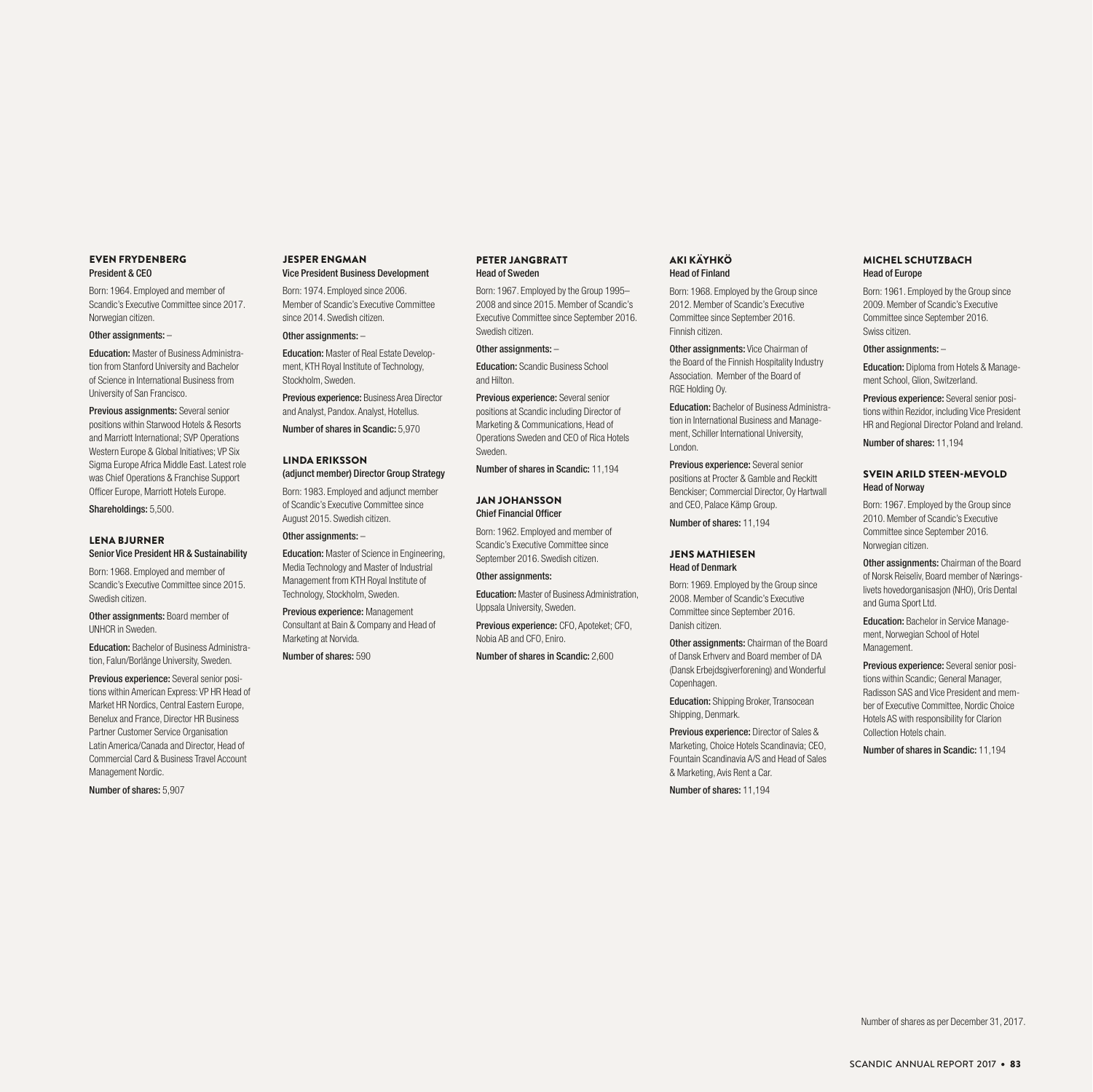# AUDITOR'S REPORT

To the general meeting of shareholders of Scandic Hotels Group AB (publ), corporate identity number 556703-1702

# **REPORT ON THE ANNUAL ACCOUNTS AND CONSOLIDATED ACCOUNTS Opinions**

We have audited the annual accounts and consolidated accounts of Scandic Hotels Group AB for the year 2017 with the exception of the Corporate Governance Report on pages 72–83. The annual accounts and consolidated accounts of the company are included on pages 62–119 in this document.

In our opinion, the annual accounts have been prepared in accordance with the Annual Accounts Act and present fairly, in all material respects, the financial position of the parent company as of 31 December 2017 and its financial performance and cash flow for the year then ended in accordance with the Annual Accounts Act. The consolidated accounts have been prepared in accordance with The Annual Accounts act and present fairly, in all material respects, the financial position of the Group as of 31 December 2017 and their financial performance and cash flow for the year then ended in accordance with International Financial Reporting Standards (IFRS), as adopted by the EU, and the Annual Accounts act. The statutory administration report is consistent with the other parts of the annual accounts and consolidated accounts.

We therefore recommend that the general meeting of shareholders adopts the income statement and balance sheet for the parent company and the Group.

Our opinions in this report on the annual accounts and the consolidated accounts are consistent with the content of the additional report that has been submitted to the parent company's audit committee in accordance with the Audit Regulation (537/2014) Article 11.

# Basis for Opinions

We conducted our audit in accordance with International Standards on Auditing (ISA) and generally accepted auditing standards in Sweden. Our responsibilities under those standards are further described in the Auditor's Responsibilities

section. We are independent of the parent company and the group in accordance with professional ethics for accountants in Sweden and have otherwise fulfilled our ethical responsibilities in accordance with these requirements. This includes that, based on the best of our knowledge and belief, no prohibited services referred to in the Audit Regulation (537/2014) Article 5.1. have been provided to the audited company or, where applicable, its parent company or its controlled companies within the EU.

We believe that the audit evidence we have obtained is sufficient and appropriate to provide a basis for our opinions.

# Our audit activities

## *The focus and scope of the audit*

We designed our audit by determining materiality and assessing the risks of material misstatement in the consolidated financial statements. In particular, we considered where management made subjective judgements, for example, in respect of significant accounting estimates involving assumptions and considering future events which are inherently uncertain. As in all of our audits, we also addressed the risk of management override of internal controls, including among other matters, consideration of whether there is evidence of bias representing a risk of material misstatement due to fraud.

We tailored the scope of our audit in order to perform sufficient work to enable us to provide an opinion on the consolidated financial statements as a whole, taking into account the structure of the group, the accounting processes and controls, and the industry in which the group operates.

The major portion of Scandic's operations are in Sweden and Norway and represent slightly more than 72 percent of the group's net sales in 2017 and slightly more than 87 percent of the group's adjusted EBITDA. For the largest reporting units in Sweden and Norway, including the parent company and consolidation, we have examined the yearend book closing, executed a review of the interim report as of 30 September, we have undertaken hotel visits on an ongoing basis and we have executed an assessment and testing of key controls regarding the financial reporting.

For the reporting units in Denmark and Finland, we have audited the annual book closing and have executed a review of the September book closing as a part of the overall review of the group's interim report. We have also undertaken hotel visits, on an ongoing basis, and have tested certain key controls.

The consolidated accounts, disclosures in the notes in the annual report and complex transactions of a one-off nature have been examined by the group team. This has included impairment testing of the group's goodwill and brands which are not subject to ongoing depreciation.

# *Materiality*

The scope of our audit was influenced by our application of materiality. An audit is designed to obtain reasonable assurance whether the financial statements are free from material misstatement. Misstatements may arise due to fraud or error. They are considered material if individually, or in aggregate, they could reasonably be expected to influence the economic decisions of users taken on the basis of the financial statements.

Based on our professional judgement, we determined certain quantitative thresholds for materiality, including the overall materiality of the financial statements as a whole. These, together with qualitative considerations, helped us to determine the scope of our audit and the nature, timing and extent of our audit procedures and to evaluate the effect of misstatements, both individually and in aggregate on the financial statements as a whole.

# Key audit matters

Key audit matters of the audit are those matters that, in our professional judgment, were most significant in our audit of the annual accounts and consolidated accounts of the cur-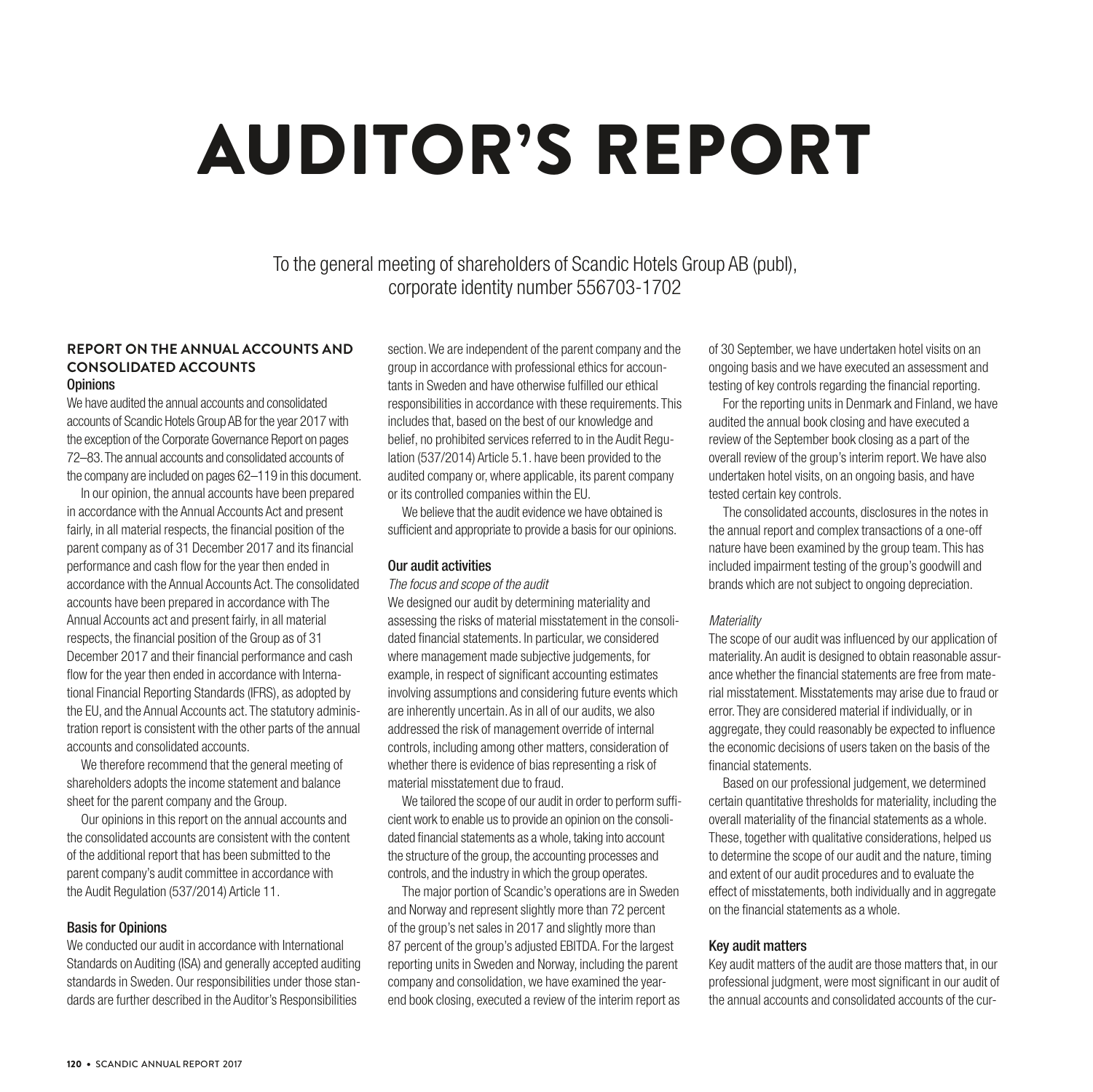#### Key audit matters How our audit addressed the key audit matter

#### Valuation of goodwill and other acquisition-related assets

#### *We refer to Note 12 Intangible assets*

Goodwill and other acquisition-related assets, including brands, comprise a significant portion of the Scandic group's balance sheet total. As at 31 December, goodwill and brands amounted to MSEK 9,456 which is equivalent to 56 percent of the balance sheet total. These items are not only significant in terms of their amount but also in their nature, as they are impacted by management's estimations and judgements. Due to the significance of this item and its nature, this has been deemed to comprise a key audit area in the audit.

Management and the Board of Directors annually undertake an impairment test of the value of goodwill and brands, and in conjunction with each occasion on which there are indications that a decline in value has been identified, to assess whether there is an impairment requirement.

The estimated value is based on the Board of Director's approved future budgets and forecasts for the next five years. The cash flow for the years after the next five year period is extrapolated based on the business plan. This assessment includes, therefore, assumptions of significant importance to the testing of an impairment requirement. This includes assumptions on sales growth, the development of margins and the discount rate (WACC).

The value that is calculated in the testing is equivalent to the value of the discounted cash flows for the identified cash-generating units: Sweden, Norway and Other Nordics and Europe.

Even if a given unit shows no impairment requirement in a testing, future developments negatively deviating from the assumptions and judgements providing the basis of that testing can lead to an impairment requirement.

Other acquisition-related intangible assets are subject to ongoing depreciation. For these assets, a testing of the valuation is undertaken if there is a suspicion that the value of the assets has decreased so that a write-down needs to be undertaken.

Based on the impairment testing undertaken for goodwill and brands, which is based on best estimate and on the information available in preparing the annual testing, Scandic's assessment is that there is no impairment requirement regarding the above-mentioned assets as at 31 December 2017.

#### Acquisition analysis regarding the acquisition of Restel Hotellit Oy

#### *We refer to Note 29 Business Combinations*

At the end of December, Scandic acquired 100 percent of the shares in Restel Htellit Oy for a purchase price of MSEK 1,160. Restel is the largest acquisition undertaken by Scandic since the acquisition of Rica in 2014, which is the reason we deem the acquisition analysis to comprise a special focus area in the 2017 audit. The acquisition analysis contains significant values as regards goodwill, MSEK 537, and as regards brands and client relationships, MSEK 118. As the acquisition analysis presented in the annual financial statements is preliminary, there is a risk that the assets and liabilities reported as at acquisition date will be adjusted.

In testing the impairment requirement for goodwill, brands and other acquisition-related intangible assets, we executed, the following audit activities in order to ensure, primarily, the valuation and correctness of these items:

We have undertaken measures to substantiate the mathematical correctness of the company's impairment testing, the correctness of the model applied, as such, and have determined if the model agrees with IFRS. We also challenged and evaluated the reasonability of significant assumptions made by management. In order to examine the model, itself, we have utilised PwC's valuation experts to test and evaluate the applied models and methods, as well as significant assumptions.

On a random sample basis, we have tested and challenged the details applied in the calculations against the company's budgets and financial plan and, where possible, external information. We have, then, focused on the assumptions regarding growth, margin development and the applied discount rate per cash-generating unit. We have also followed up the correctness in forecasting business and financial plans through analysing historical outcome, where we compare previous years' assumptions regarding future earnings and growth against actual outcomes.

We have implemented a sensitivity analysis of the valuation of negative changes in significant parameters which, individually or on a collective basis, could imply that an impairment requirement exists.

Based on our examination, we have identified no observations significant to the audit in its entirety as regards Scandic's impairment testing of goodwill and brands, which should be reported to report to the Audit Committee.

Concerning the acquisition of Restel, we have performed, in addition to the above-mentioned audit measures regarding the valuation of goodwill and other acquisition-related assets, amongst other things, the following audit activities:

The group audit team has had meetings, together with the local Finnish audit team, and has discussed the annual bookclosing figures which are also equivalent to the opening balances as at acquisition date which were examined and reported by Restel's auditors in testing the acquisition analysis.

We have evaluated to determine whether the accounts have been included in Scandic's consolidation in a correct manner in accordance with IFRS.

We have evaluated the model for identifying and calculating depreciable acquired assets and to determine if this model is in accordance with Scandic's principles, as well as evaluating significant applied assumptions based reasonability.

The acquisition analysis is preliminary up to 29 December 2018 and might, therefore, be adjusted. Based on our audit, we have reported no significant observations to the Audit Committee.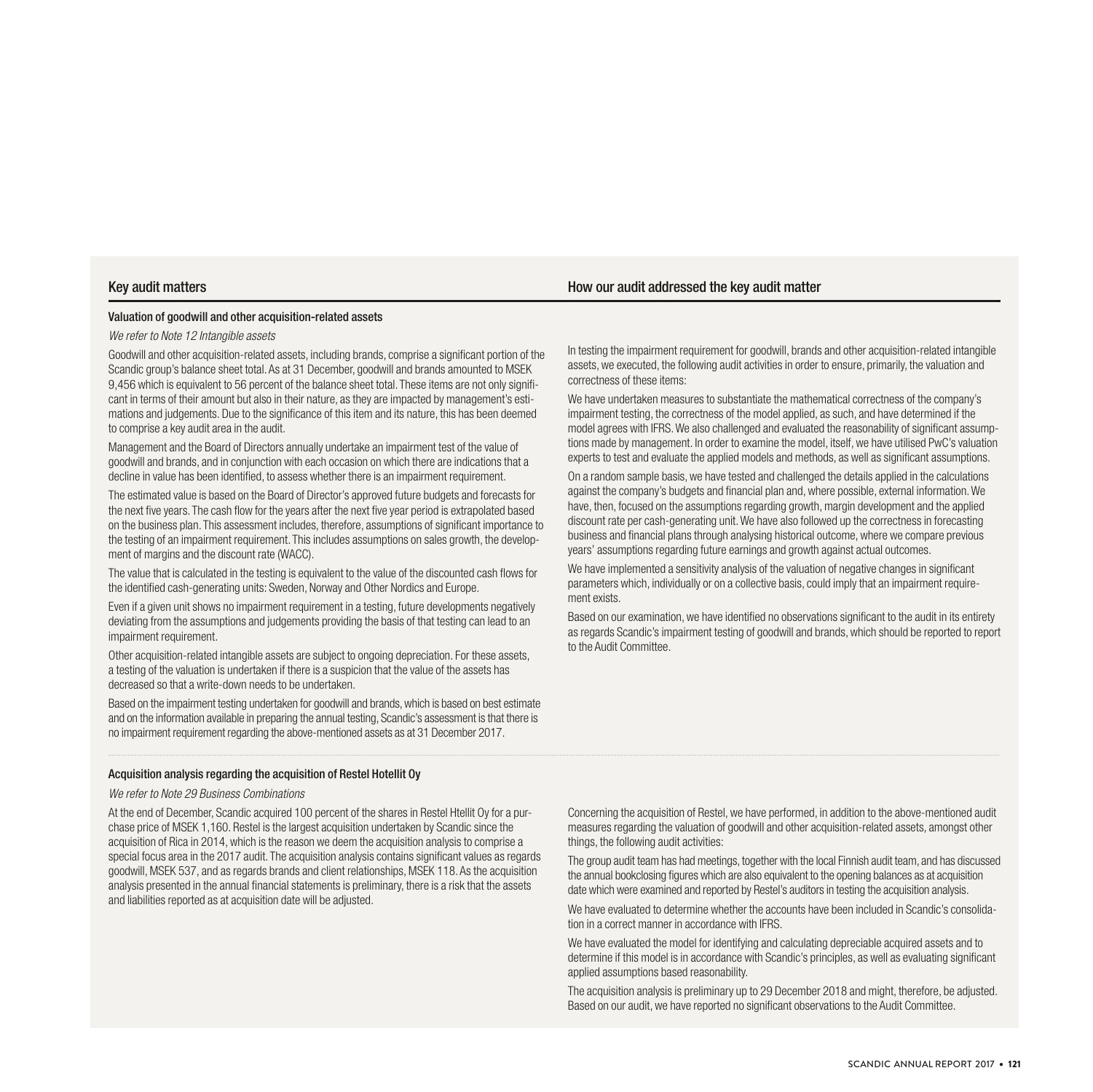rent period. These areas, which amongst other things, include the valuation of deferred tax, valuation of fixed assets and management's assessment of provisions have been addressed within the framework of the audit and in in forming our opinion regarding the annual accounts and consolidated accounts as a whole, but we do not provide a separate opinion on these matters.

# Other Information than the annual accounts and consolidated accounts

This document also contains other information than the annual accounts, consolidated accounts and are included on pages 1–61 and 124–127. The Board of Directors and the Managing Director are responsible for the other information.

Our opinion on the annual accounts and consolidated accounts does not cover this other information and we do not express any form of assurance conclusion regarding this other information.

In connection with our audit of the annual accounts and consolidated accounts, our responsibility is to read the information identified above and consider whether the information is materially inconsistent with the annual accounts and consolidated accounts. In this procedure we also take into account our knowledge otherwise obtained in the audit and assess whether the information otherwise appears to be materially misstated.

If we, based on the work performed concerning this information, conclude that there is a material misstatement of this other information, we are required to report that fact. We have nothing to report in this regard.

# Responsibilities of the Board of Directors and the Managing Director

The Board of Directors and the Managing Director are responsible for the preparation of the annual accounts and consolidated accounts and that they give a fair presentation in accordance with the Annual Accounts Act and in accordance with IFRS as adopted by the EU. The Board of Directors and the Managing Director are also responsible

for such internal control as they determine is necessary to enable the preparation of annual accounts and consolidated accounts that are free from material misstatement, whether due to fraud or error.

In preparing the annual accounts and consolidated accounts, The Board of Directors and the Managing Director are responsible for the assessment of the company's ability to continue as a going concern. They disclose, as applicable, matters related to going concern and using the going concern basis of accounting. The going concern basis of accounting is however not applied if the Board of Directors and the Managing Director intends to liquidate the company, to cease operations, or has no realistic alternative but to do so.

The Audit Committee of the Board of Directors shall, without prejudice to the Board of Director's responsibilities and tasks in general, among other things oversee the company's financial reporting process.

# Auditor's responsibility

Our objectives are to obtain reasonable assurance about whether the annual accounts and consolidated accounts as a whole are free from material misstatement, whether due to fraud or error, and to issue an auditor's report that includes our opinions. Reasonable assurance is a high level of assurance, but is not a guarantee that an audit conducted in accordance with ISAs and generally accepted auditing standards in Sweden will always detect a material misstatement when it exists. Misstatements can arise from fraud or error and are considered material if, individually or in the aggregate, they could reasonably be expected to influence the economic decisions of users taken on the basis of these annual accounts and consolidated accounts.

A further description of our responsibility for the audit of the annual accounts and consolidated accounts is available on the Swedish Inspectorate of Auditors' website: www. revisorsinspektionen.se/rn/showdocument/documents/rev dok/revisors\_ansvar.pdf. This description is part of the auditor´s report.

# **REPORT ON OTHER LEGAL AND REGULATORY REQUIREMENTS Opinions**

In addition to our audit of the annual accounts and consolidated accounts, we have also audited the administration of the Board of Directors and the Managing Director of Scandic Hotels Group AB for the year 2017 and the proposed appropriations of the company's profit or loss.

We recommend to the general meeting of shareholders that the profit be appropriated in accordance with the proposal in the statutory administration report and that the members of the Board of Directors and the Managing Director be discharged from liability for the financial year.

# Basis for Opinions

We conducted the audit in accordance with generally accepted auditing standards in Sweden. Our responsibilities under those standards are further described in the Auditor's Responsibilities section. We are independent of the parent company and the Group in accordance with professional ethics for accountants in Sweden and have otherwise fulfilled our ethical responsibilities in accordance with these requirements.

We believe that the audit evidence we have obtained is sufficient and appropriate to provide a basis for our opinions.

# Responsibilities of the Board of Directors and the Managing Director

The Board of Directors is responsible for the proposal for appropriations of the company's profit or loss. At the proposal of a dividend, this includes an assessment of whether the dividend is justifiable considering the requirements which the company's type of operations, size and risks place on the size of the parent company's and the Groups equity, consolidation requirements, liquidity and position in general.

The Board of Directors is responsible for the company's organization and the administration of the company's affairs. This includes among other things continuous